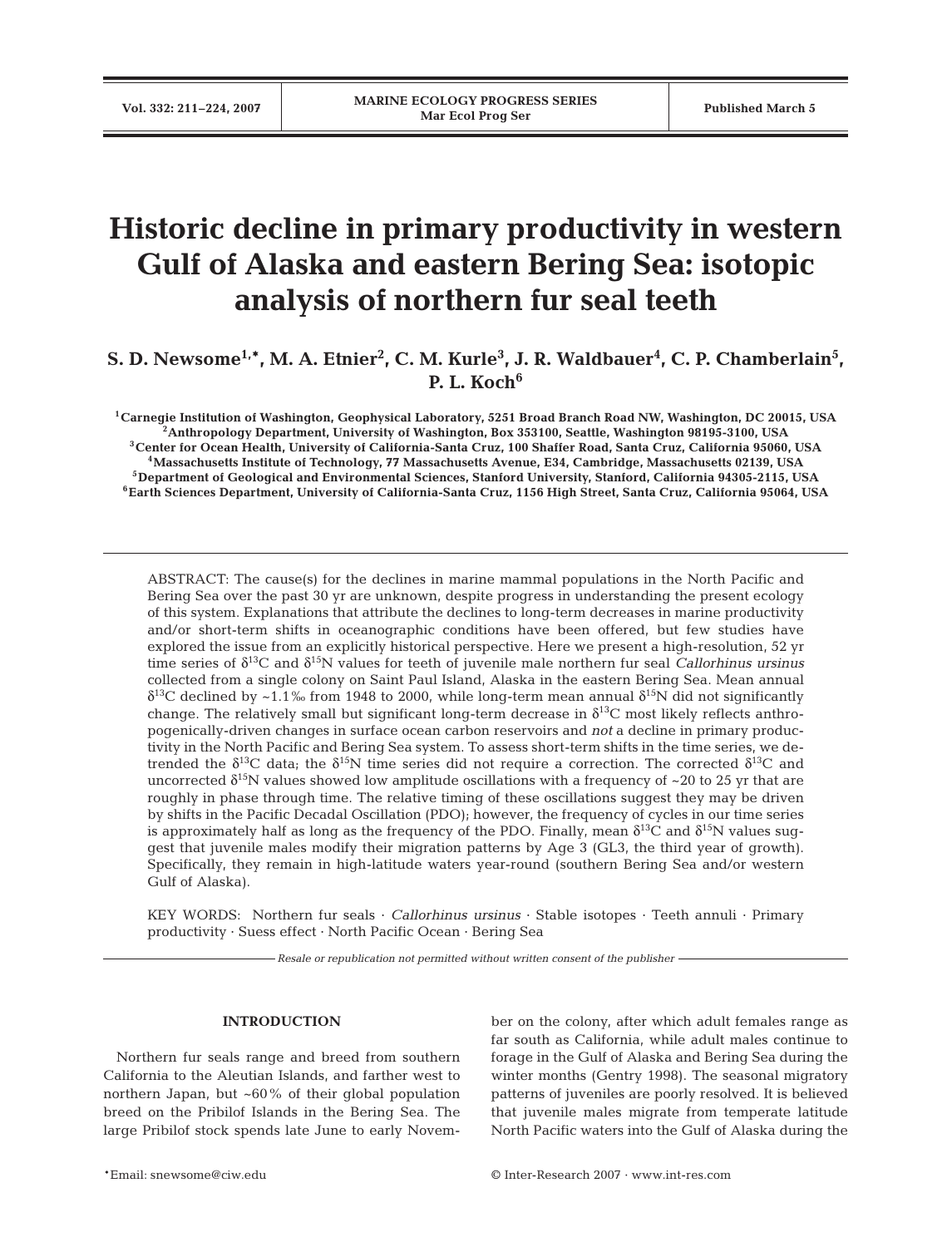early spring months, then into western Alaska and the Aleutian Islands in late spring/early summer, and finally into the eastern Bering Sea by the beginning of the breeding season in June to July (Bigg 1990).

Over the past 150 yr northern fur seal stocks on the Pribilof Islands have undergone shifts in population size. Populations were decimated by pre-20th century commercial harvests that nearly led to the species' extinction by the 1890s (Scheffer et al. 1984). An estimated ~2.5 million seals were slaughtered as part of the fur trade from 1780 to 1870, and by the early 1900s Pribilof population estimates had reached a low of ~215 000 individuals. As a result, the North Pacific Fur Seal Convention was signed in 1911 by the United States, Canada, Russia, and Japan, which limited hunting to terrestrial-based culling of immature males. Following protection, the Pribilof stock grew to >1 million by 1956, at which point a female harvest was instituted (York & Hartley 1981). The population dropped to <300 000 by 1968 and the female harvest was stopped. Since then, surprisingly, the population has continued to decline (York 1990). As a result, *Callorhinus ursinus* was designated as 'depleted' under the United States Marine Mammal Protection Act in 1988 because population estimates had declined to less than 50% of levels observed in the late 1950s. The most recent population estimates are lower than those that led to international protection in 1911 (Towell et al. 2006). As a result, the Bering Sea stock of *C. ursinus* is now being considered for 'threatened' status under the United States Endangered Species Act.

A host of explanations have been proposed for recent declines in northern fur seals and other North Pacific marine mammal populations, including resource competition with fisheries, oceanic or climate change, subsistence hunting, poaching, incidental losses in fishing gear, natural predation, disease, and pollutants (National Research Council 2002). Some investigators have suggested that the decline is related to shifts in the quantity and/or quality of prey species (Trites 1992, Sinclair et al. 1994). One of the questions yet to be resolved is whether or not such prey fluctuations are due to the 'top–down' impacts of commercial fishing or to natural variations in prey quality due to 'bottom–up' climatic forcing. Complicating the issue is the fact that northern fur seals prey on over 60 different kinds of fish and squid (Kajimura 1984, Sinclair et al. 1994, Antonelis et al. 1997). This makes it difficult to assess whether the ultimate cause of recent declines is to be found in decreased numbers of just a few primary prey species due to fishing pressure or to a decrease in the overall quality of the seals' forage through a complex combination of fishing, long-term oceanographic cycles, and short-term climatic events. Dietary records derived from gut content and/or scat analysis that span several years (or decades) are rare, may contain inherent biases (Bigg & Fawcett 1985), but can be used to characterize large shifts in prey type and constrain dietary data derived from other sources, such as fatty acid or stable isotope analysis.

An idea that has received a considerable amount of attention recently is that the North Pacific and Bering Sea ecosystems experienced a decline in primary production over the last few decades due to oceanographic and/or climatic shifts, as inferred from time series of stable isotope values in marine consumers (Schell 2000, 2001, Cullen et al. 2001, Hirons et al. 2001, Hunt et al. 2002, Hobson et al. 2004). Stable isotope analysis provides a means of studying past diets through the examination of historic tissue samples such as bones, teeth, and preserved skins in museum collections. Isotopic differences at the base of the food web are passed to higher trophic levels with small, characteristic offsets and have served as natural labels in studies of marine mammal foraging ecology (Schell et al. 1989, Ostrom et al. 1993, Hobson et al. 1997, Burton & Koch 1999, Walker & Macko 1999, Kurle & Worthy 2001). Important to many of these studies is the characteristic increase of ~1 and ~3-5‰ in  $\delta^{13}$ C and  $\delta^{15}$ N values respectively with each trophic step, which permits study of food web dynamics and trophic status (DeNiro & Epstein 1978, 1981, Minagawa & Wada 1984). Laboratory and field studies have recognized a positive relationship between phytoplankton growth rate (i.e. primary production) phytoplankton carbon isotope values (discussed in detail in 'Results: Long-term trends') that is commonly cited in the interpretation of long-term trends in consumer  $\delta^{13}$ C values (Schell 2000, Hirons et al. 2001, Hobson et al. 2004).

Three isotopic time series are now available from the Bering Sea–North Pacific. The first, by Schell (2000), who examined the  $\delta^{13}$ C and  $\delta^{15}$ N values of the baleen of bowhead whales harvested in the western Bering and Beaufort Seas, presents the strongest case for a historical decrease in primary production in the region. Schell (2000, 2001) found a significant long-term decline in carbon and nitrogen isotope values between 1965 and 1997, and estimated that the  $\delta^{13}$ C decline  $(-2.7\%)$  signified a ~30 to 40% decline in primary productivity in the Bering Sea. Average annual  $\delta^{15}N$  for the bowheads analyzed decreased by  $~1.3\%$  from 1952 to 1997. Since bowhead whales migrate seasonally between regions with very different isotopic values at the base of the food web, it is difficult to discount the possibility that the isotopic shifts documented in bowheads were influenced by temporal shifts in foraging zone among this relatively small set of individual whales (1947 to 1965 record derives from analysis of 1 to 4 ind.).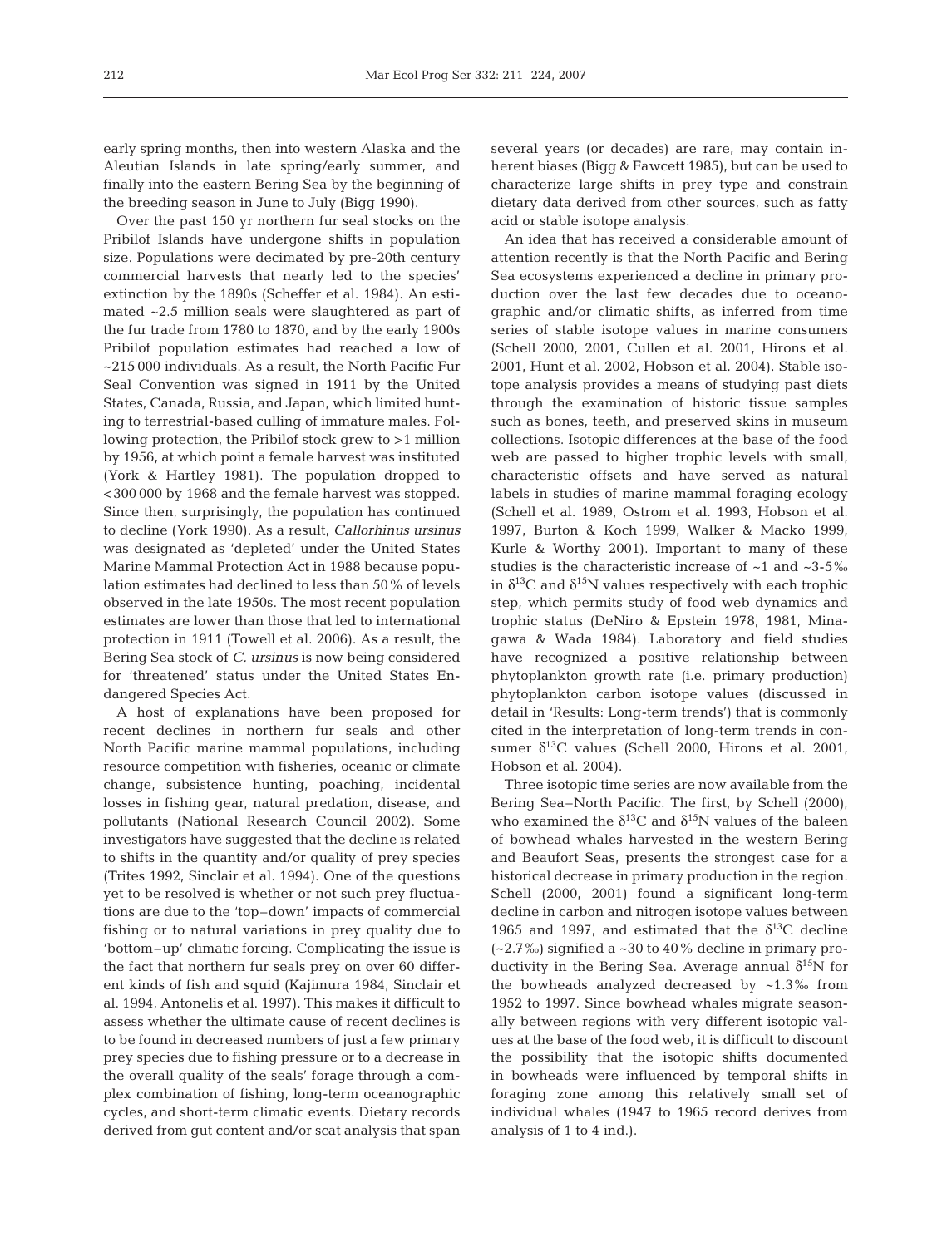A study by Hirons et al. (2001) sought to assess the patterns documented by Schell (2000) through examination of bone collagen isotope values from 3 pinniped species, comprising Steller sea lions *Eumetopias jubatus*, harbor seals *Phoca vitulina* and *Callorhinus ursinus*. Were similar trends to be found in a diverse suite of species with different migratory and foraging behaviors, then an explanation involving a shift in isotope values at the base of the entire Bering Sea–North Pacific ecosystem would be favored. Hirons et al. (2001) found an average  $\delta^{13}$ C decline of ~2.0‰ from 1951 to 1996 in the 3 species. Unfortunately, age and sex data were not available for most specimens, making interpretations problematic, as pinnipeds are extremely sexually dimorphic (Perrin et al. 2002) and both size and age are strongly related to trophic position in marine systems (Michener & Schell 1994). Furthermore, because of bone turnover, which varies during ontogeny, bone collagen isotope values integrate dietary information over a relatively long and variable time span in the life of an individual. Lastly, specimens from the Bering Sea and Gulf of Alaska were combined in the analysis, making it difficult to interpret the observed isotopic trends. For example, blood from Steller sea lions sampled in February and March 1999 over a large geographic area (comprising the eastern Bering Sea, the Gulf of Alaska, and Puget Sound) showed significant variation in stable carbon and nitrogen isotope values with location of sample collection (Kurle & Sinclair 2003). The research by Hirons et al. (2001) underscores the importance of constraining potential sources of isotopic variation such as collection locality, gender, and age group.

Finally, Hobson et al. (2004) examined inorganic  $δ<sup>13</sup>C$  and organic  $δ<sup>15</sup>N$  values of Steller sea lion dentin from canine teeth collected in the Gulf of Alaska from the 1960s to the 1980s. These data were combined with feather isotope data from tufted puffins *Fratercula cirrhata* and crested auklets *Aethia crisatella* to explore temporal changes in food webs in response to the 1976 climate regime shift (Ebbesmeyer et al. 1991). From 1960 to 1982,  $\delta^{13}$ C of the inorganic fraction of Steller sea lion tooth dentin decreased slightly (~0.5‰) and  $\delta^{15}$ N of the organic portion increased (~0.5‰). Hobson et al. (2004) interpreted these subtle trends as reflecting an increase in trophic level and thus a shift to more pelagic prey. This interpretation is consistent with that of other dietary studies (Sinclair & Zeppelin 2002, Kurle & Sinclair 2003) that indicated greater incorporation of large demersal species (e.g. walleye pollock *Theragra chalcogramma* and Pacific cod *Gadus macrocephalus*) over small species (e.g. capelin *Mallotus villosus* and Pacific herring *Clupea pallasii*) in Steller sea lion diets since the late 1970s. As in the study by Hirons et al. (2001), historic sea lion specimens were

collected from colonies over a relatively broad geographic region, from Cape Suckling (144° W) to the Shumagin Islands (160° W). Furthermore, a more thorough isotopic study of common Steller sea lion prey items in the region would help substantiate claims that the relatively small isotopic shifts observed are due to dietary changes and not to changes in food web isotope values.

In the present study, we attempt to control factors that have confounded interpretation of prior isotopic time series. We present isotopic data from a historic time series of juvenile male northern fur seal canine teeth harvested annually from a single colony on Saint Paul Island (Pribilof Islands, Alaska) in the Bering Sea, analyzing only samples from the third year of growth (GL3). There were 3 primary questions we wished to address: (1) Are long-term trends evident in the time series? If so, are these trends attributable to a change in foraging behavior or to shifts in baseline food web isotope values resulting from either changes in primary production or input of anthropogenically derived, 13Cdepleted  $CO<sub>2</sub>$  into the surface ocean? (2) Are there short-term shifts evident in the time series and how do they relate to known climatic/oceanographic cycles in the North Pacific, such as the Pacific Decadal Oscillation (PDO) and/or El Niño Southern Oscillation (ENSO)? (3) Can the tooth dentin isotopic composition of 3 yr old juvenile male northern fur seals be used to constrain average annual foraging latitude when compared to previously published isotope values from adult males and females?

To constrain interpretations of the isotopic trends we observed, we used previously published data on historic dietary shifts compiled from gut content and scat analysis as well as isotope values of common *Callorhinus ursinus* prey items.

## **MATERIALS AND METHODS**

**Canine tooth collections.** We analyzed 220 juvenile male northern fur seal teeth collected throughout the 20th century. Over the past century, *Callorhinus ursinus* were harvested annually from the Pribilof Islands in the eastern Bering Sea. The harvest was conducted commercially from 1918 to 1984 but was terminated due to severe declines in population size (National Marine Fisheries Service 1993). After cessation of the commercial harvest, a small subsistence harvest was initiated, which continues to the present day (York 1990, Sinclair & Robson 1999). Upper canine teeth of 2 to 5 yr old juvenile males were collected annually from ~20% of the individuals taken in the summer harvest since 1948 to monitor changes in the age structure of harvested males (Roppel & Davey 1965,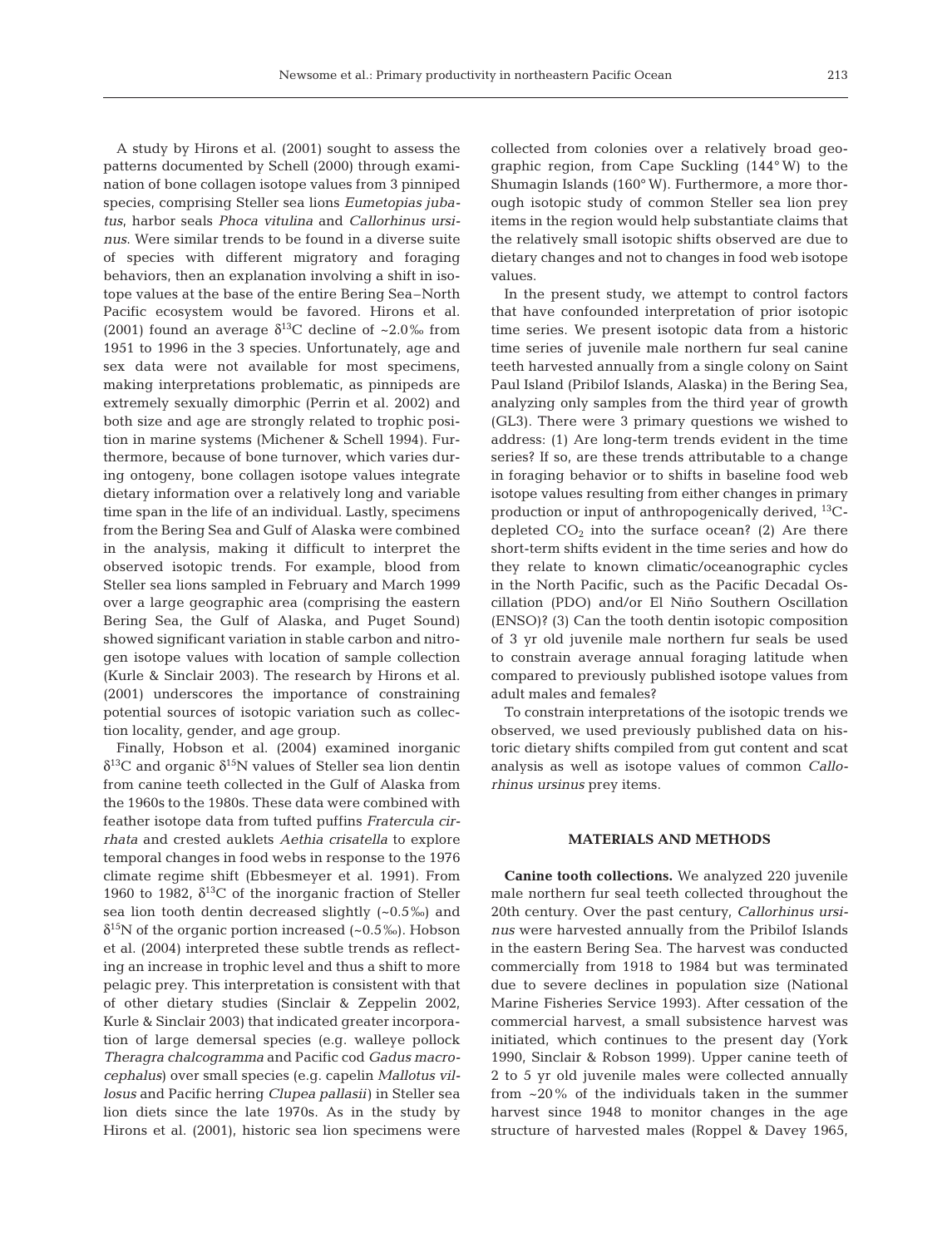Scheffer 1984, York 1990). In an attempt to control for potential variability in foraging behavior and location among rookeries on the Pribilof Islands, we only sampled individuals harvested from the Reef Rookery complex on the southern shore of Saint Paul Island, Alaska.

All canine teeth for the 1948 to 2000 time series are from 3 yr old juvenile males. Canines are not available from Reef Rookery for 1951, 1963, 1967, 1968, 1969, 1987, 1988, 1989, 1990, 1996, and 1998. *Callorhinus ursinus* canines harvested during commercial and subsistence harvests from 1948 to 2000 are archived in the scientific research collection at the National Marine Mammal Laboratory in Seattle, Washington. A limited number of juvenile male canine tooth samples are available from the commercial harvests of the early 20th century (1910 to 1918). These teeth are from seals culled on Saint Paul Island but the precise harvest locations were not recorded. We collected tooth annuli samples that represent dietary information for males in 1914 and 1915. Early 20th century specimens are archived at the Smithsonian Institution in Washington,  $DC$ 

**Tooth sectioning and sampling.** Pinniped tooth dentin contains annuli that have been used to study age, growth rate, age at sexual maturity, season of birth/ death, foraging behavior and age at weaning (Scheffer 1950, Bengston 1988, Baker 1991, Hobson & Sease 1998, Newsome et al. 2006). The isotopic composition of each annulus is assumed to represent a time-averaged value for an entire year's growth, and thus the average isotopic value of an individual's diet for that particular year. Many pinniped species exhibit ontogenetic shifts in foraging behavior that can be traced with isotopic analysis. For example, the first year of growth is marked by a heavy dependence on milk, as nursing is the primary source of nutrients for young pups. This dependence yields higher  $\delta^{15}N$  values and, depending on the species, lower  $\delta^{13}$ C values in the tissues of nursing individuals, including tooth dentin (Hobson & Sease 1998, Burton et al. 2001, Newsome et al. 2006). Active foraging and incorporation of solid food in subsequent years leads to a drop in  $\delta^{15}N$  values and, depending on the species, an increase in  $\delta^{13}$ C values (Newsome et al. 2006). As pinnipeds mature and increase in size, both their  $\delta^{13}$ C and  $\delta^{15}$ N values may rise as they take larger prey at higher trophic levels (Minagawa & Wada 1984, Hobson et al. 1997), or may shift as they begin to forage in different locations (Hobson et al. 1997, Burton & Koch 1999).

To avoid the confounding influences of nursing and to minimize the potential for differences in foraging location, we sampled only dentin from the third growth layer (GL3) from each northern fur seal tooth. Isotope values from GL3 represent growth from the year of collection combined with the latter half of the previous year's growth. For example, the third annulus of a canine tooth from an individual harvested in the summer of 2000 represents growth for the previous 12 mo and includes dentin deposited since the summer of 1999. In the case of samples from the 1948 to 2000 time series, GL3 was present adjacent to the pulp cavity of the tooth. For samples from the early 20th century (1914, 1915) we milled GL3 from a longer series of growth increments.

We randomly selected 5 canine tooth samples from juvenile males from each year. Teeth were mounted on a wooden block and sectioned slightly to one side of the longitudinal mid-line with a diamond saw. Age estimates were verified via visual examination of annuli from each sectioned half. The larger section was then polished with 600-grit sandpaper and mounted on a wooden jig attached to the drill sample stage using 2-sided tape. Dentin annuli were drilled using a highresolution Merchantek micromill drilling system (Department of Geological & Environmental Sciences, Stanford University). We varied the width of the drill bit from 600 to 1000 µm to accommodate variations in thickness of GL3 among individuals. Depending on the thickness of the annuli,  $~10$  to 20 mg of tooth dentin was recovered from each specimen.

**Samples of northern fur seal prey.** Relevant prey samples were collected opportunistically in the Bering Sea during trawls by the National Marine Fisheries Service and frozen whole upon collection until they were processed for analysis. Whole prey items were homogenized with tissue grinders and lypholized for ~24 h. Lipids were removed using petroleum ether (Dobush et al. 1985) in a Soxhlet extractor for ~24 h. Prey samples were then oven-dried at ~60°C to remove any remaining solvent and sealed (~1.5 mg) in tin capsules.

δ**13C and** δ**15N analyses.** To isolate collagen from tooth dentin, powdered dentin samples were demineralized in 0.25 N HCl for 24 to 36 h at 5°C, and the resulting protein was vacuum concentrated and lypholized. Dried collagen samples (~1.5 mg) were sealed in tin capsules and analyzed using a Costech elemental analyzer interfaced with a Finnegan Delta Plus isotope ratio mass spectrometer (Department of Geological and Environmental Sciences, Stanford University). As a control for the quality of dentin collagen, we measured the carbon-to-nitrogen (C:N) ratios of each sample to test the possibility that isotopic values were altered postmortem. In addition, the powdered tooth dentin samples were not lipid-extracted, and we wanted to ensure that our samples did not contain <sup>13</sup>Cdepleted lipids, which would have led to an increase in the C:N ratio relative to pure protein (DeNiro & Epstein 1978). The atomic C:N ratios of all tooth dentin samples were 3.2 to 3.4, well within the range that characterizes unaltered, pure protein (Ambrose 1990).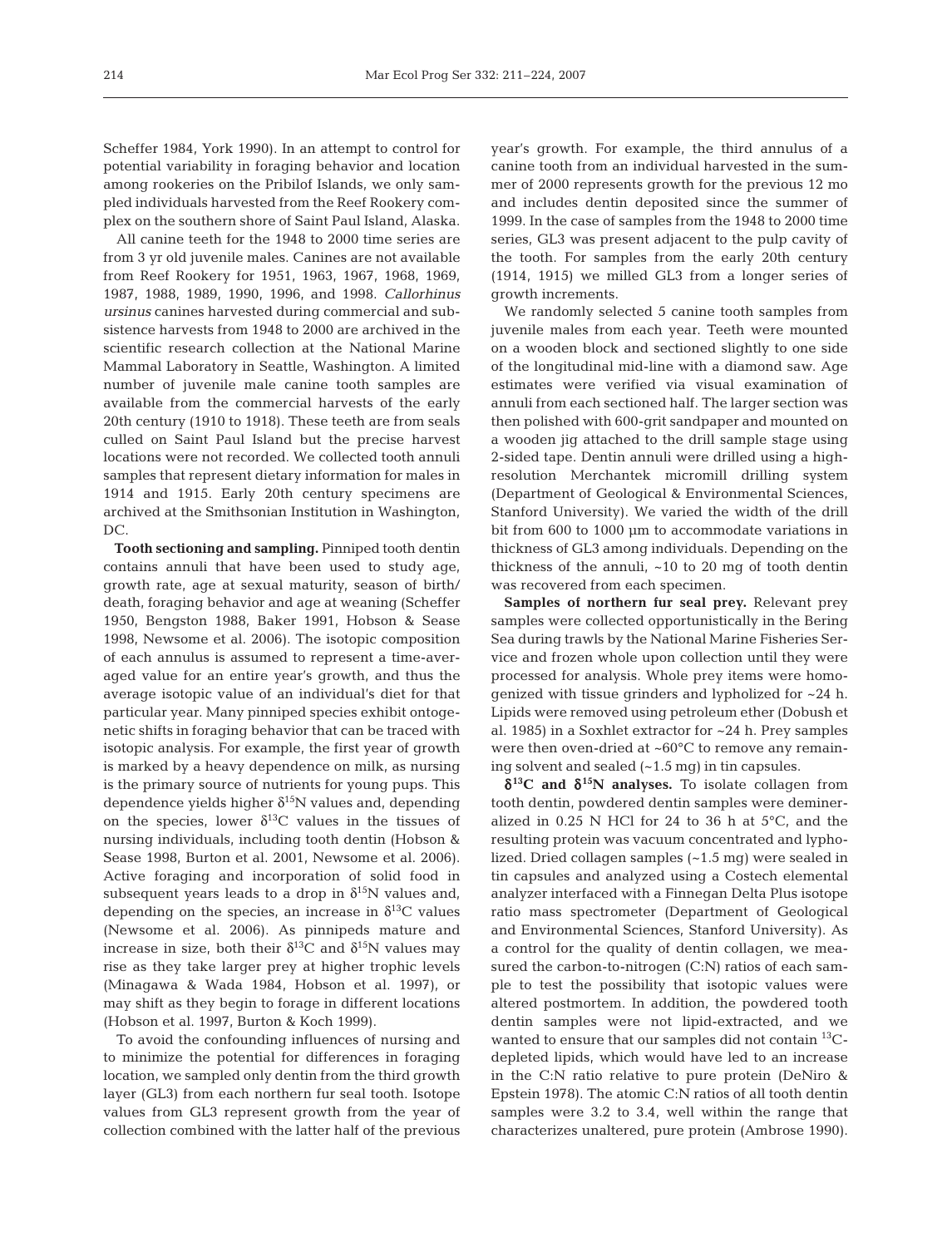Results are expressed in delta notation using the equation,  $\delta^{13}C$  or  $\delta^{15}N = 1000[(R_{sample}/R_{standard}) - 1]$ , where  $R_{sample}$  and  $R_{standard}$  are the <sup>13</sup>C:<sup>12</sup>C or <sup>15</sup>N:<sup>14</sup>N ratios of the sample and standard respectively. The standards are Vienna-Pee Dee Belemnite limestone (V-PDB) for carbon and atmospheric  $N_2$  for nitrogen. The units are expressed as parts per thousand (ppt, ‰). Repeated measurements of a gelatin standard  $(n = 100)$ yielded a standard deviation of <0.2‰ for both  $\delta^{13}C$ and  $\delta^{15}$ N. Duplicate isotopic measurements were performed on ~20% of all unknown samples and yielded a mean absolute difference of less than 0.2‰ for  $\delta^{13}C$ and  $\delta^{15}$ N.

**Statistical analysis.** Statistical tests were calculated using the software programs JMP (Version 5.0) and Matlab (Version 7.1). To characterize long-tem trends in each isotope time series (see Fig. 1), we applied a simple linear model to the raw mean annual  $\delta^{13}C$ and  $\delta^{15}N$  values using JMP. To characterize shortterm shifts in the de-trended mean annual  $\delta^{13}C$  and raw  $\delta^{15}$ N time series we used the curve fitting toolbox in Matlab. Three distinct models were applied to each isotope time series, including a linear, 5th order polynomial, and 2nd order Fourier series function. Intra-annual variability in isotope values was incorporated into each model by weighing each mean annual value by its standard error. Using this technique we could also compute 95% confidence intervals for each model.

Given the complex interactions among the large number of biological and physical variables known to influence the isotopic composition of pelagic food webs, we did not take an information-theoretic approach to characterize our time series, such as Akaike's information criterion, in which models are constructed *a priori* using a set of variables believed to explain (usually through direct observation) a set of ecological processes or patterns. Modeling the impacts of physical parameters (i.e. temperature), known to fluctuate with short- and long-term climatic shifts (i.e. ENSO and/or PDO) in the North Pacific Ocean, on the isotopic composition of primary producers is beyond the scope of our study. However, our data set may warrant an information-theoretic approach as more information regarding the processes controlling pelagic food web isotope values arises through laboratory and field-based experiments and, more importantly, more knowledge is obtained on how these variables fluctuate in response to observed short- and long-term climatic shifts in the North Pacific Ocean.

Differences in the  $\delta^{13}$ C and  $\delta^{15}$ N values of dentin and bone collagen among ontogenetic groups were assessed in JMP using a 1-way analysis of variance (ANOVA) followed by a post-hoc Tukey's pairwise comparison test.

# **RESULTS AND DISCUSSION**

#### **Long-term trends**

## Data

Mean annual GL3  $\delta^{13}$ C decreased by ~1.1‰ but  $\delta^{15}$ N did not change significantly from 1948 to 2000. Fig. 1 and Table 1 present mean annual GL3  $\delta^{13}C$  and  $\delta^{15}$ N values from 1948 to 2000; Table 2 presents mean  $(\pm 1$  SD) decadal GL3  $\delta^{13}$ C and  $\delta^{15}$ N values. The negative trend in mean annual  $\delta^{13}$ C since 1948 is significant (ANOVA,  $F$ -ratio = 48.88,  $p < 0.0001$ ) and can be fit with a linear regression model with a slope of  $-0.0215\%$  yr<sup>-1</sup> and an R<sup>2</sup> value of 0.55 (Fig. 1A). Standard deviations around each mean annual  $\delta^{13}C$  value range from  $\pm 0.1$  to 0.6‰. There is no significant longterm trend evident in the  $\delta^{15}N$  data when fit with a linear regression model (Fig. 1B, (see Table 3; slope =  $-0.0033$ , adjusted R<sup>2</sup> = 0.02, p > 0.05). Standard deviations around each annual mean  $\delta^{15}N$  value range from  $\pm 0.5$  to  $1.5\%$ .



Fig. 1. *Callorhinus ursinus*. Time series of mean (±1 SD) values of (A)  $\delta^{13}C$  and (B)  $\delta^{15}N$  in tooth dentin of 3 yr old juvenile males (GL3); 5 randomly chosen individuals were analyzed per year. Regression lines and equations are linear models for each time series; vertical line separates 1914 and 1915 data from more recent (1948 to 2000) data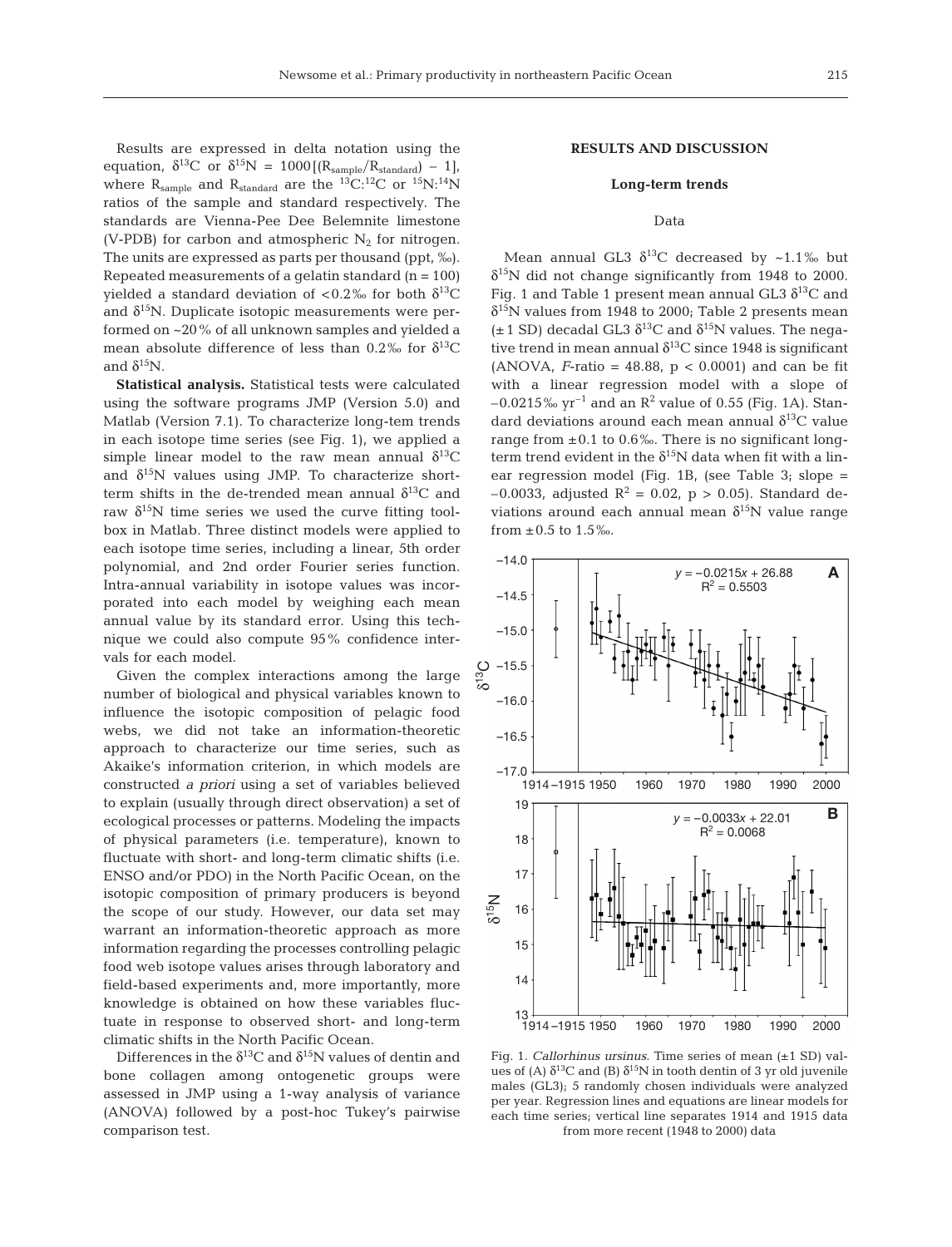Table 1. *Callorhinus ursinus*. Mean ( $\pm$ 1 SD)  $\delta$ <sup>13</sup>C and  $\delta$ <sup>15</sup>N values of dentin collagen (third growth layer, GL3) harvested from juvenile male from Pribilof Islands; 5 randomly chosen juvenile male individuals were sampled per year. Specimens from 1948 to 2000 are from Reef Rookery complex on Saint Paul Island, Alaska. Precise colony of origin for specimens from 1914 and 1915 is not known; however, these individuals were harvested on Saint Paul Island. Atomic C:N ratios of all tooth dentin samples were 3.2 to 3.4 (see 'Materials and methods')

| Harvest year  | $\delta^{13}C$                     | $\delta^{15}N$                   |
|---------------|------------------------------------|----------------------------------|
| 1914-1915     | $-15.0 \pm 0.4$                    | $17.6 \pm 1.3$                   |
| 1948          | $-14.9 \pm 0.3$                    | $16.3 \pm 1.1$                   |
| 1949          | $-14.7 \pm 0.5$                    | $16.4 \pm 1.3$                   |
| 1950          | $-15.1 \pm 0.2$                    | $15.9 \pm 0.4$                   |
| 1952          | $-14.9 \pm 0.1$                    | $16.3 \pm 0.5$                   |
| 1953          | $-15.4 \pm 0.2$                    | $16.6 \pm 1.1$                   |
| 1954          | $-14.8 \pm 0.3$                    | $15.8 \pm 1.5$                   |
| 1955          | $-15.5 \pm 0.2$                    | $15.6 \pm 1.3$                   |
| 1956          | $-15.3 \pm 0.4$                    | $15.0 \pm 0.6$                   |
| 1957          | $-15.7 \pm 0.2$                    | $14.7 \pm 0.3$                   |
| 1958          | $-15.4 \pm 0.3$                    | $15.2 \pm 0.3$                   |
| 1959          | $-15.3 \pm 0.2$<br>$-15.2 \pm 0.2$ | $15.0 \pm 0.5$                   |
| 1960<br>1961  | $-15.3 \pm 0.2$                    | $15.4 \pm 1.3$<br>$14.9 \pm 0.8$ |
| 1962          | $-15.4 \pm 0.3$                    | $15.1 \pm 1.0$                   |
| 1964          | $-15.1 \pm 0.2$                    | $14.9 \pm 1.0$                   |
| 1965          | $-15.5 \pm 0.5$                    | $15.9 \pm 0.8$                   |
| 1966          | $-15.2 \pm 0.1$                    | $15.7 \pm 1.2$                   |
| 1970          | $-15.2 \pm 0.2$                    | $15.8 \pm 0.7$                   |
| 1971          | $-15.6 \pm 0.2$                    | $16.3 \pm 1.2$                   |
| 1972          | $-15.3 \pm 0.3$                    | $14.8 \pm 0.5$                   |
| 1973          | $-15.7 \pm 0.4$                    | $16.4 \pm 0.7$                   |
| 1974          | $-15.5 \pm 0.3$                    | $16.5 \pm 0.5$                   |
| 1975          | $-16.1 \pm 0.1$                    | $15.5 \pm 1.0$                   |
| 1976          | $-15.5 \pm 0.2$                    | $15.2 \pm 0.7$                   |
| 1977          | $-16.2 \pm 0.4$                    | $15.1 \pm 0.8$                   |
| 1978          | $-15.9 \pm 0.3$                    | $15.7 \pm 0.8$                   |
| 1979          | $-16.5 \pm 0.2$                    | $14.9 \pm 0.6$                   |
| 1980          | $-16.0 \pm 0.2$                    | $14.3 \pm 0.6$                   |
| 1981          | $-15.7 \pm 0.5$                    | $15.7 \pm 1.0$                   |
| 1982          | $-15.6 \pm 0.6$                    | $15.0 \pm 1.3$                   |
| 1983          | $-15.4 \pm 0.3$                    | $15.5 \pm 1.1$                   |
| 1984          | $-15.7 \pm 0.1$                    | $15.6 \pm 0.8$                   |
| 1985<br>1986  | $-15.5 \pm 0.4$<br>$-15.8 \pm 0.4$ | $15.6 \pm 0.5$<br>$15.5 \pm 0.6$ |
| 1991          | $-16.1 \pm 0.2$                    | $15.9 \pm 0.6$                   |
| 1992          | $-15.9 \pm 0.3$                    | $15.6 \pm 1.2$                   |
| 1993          | $-15.5 \pm 0.4$                    | $16.9 \pm 0.6$                   |
| 1994          | $-15.6 \pm 0.1$                    | $15.9 \pm 1.2$                   |
| 1995          | $-16.1 \pm 0.3$                    | $15.0 \pm 1.5$                   |
| 1997          | $-15.7 \pm 0.3$                    | $16.5 \pm 0.6$                   |
| 1999          | $-16.6 \pm 0.3$                    | $15.1 \pm 1.2$                   |
| 2000          | $-16.5 \pm 0.3$                    | $14.9 \pm 1.1$                   |
| $Mean \pm SD$ | $-15.6 \pm 0.5$                    | $15.6 \pm 1.0$                   |

#### Interpretation

Our time series shows a decline of  $~1.1\%$  in mean  $\delta^{13}$ C for juvenile male northern fur seals foraging in the eastern Bering and western Gulf of Alaska from 1948 to 2000 (Fig. 1A). There are 4 possible explanations for this negative trend. First, as suggested by Schell (2000),

a decrease in  $\delta^{13}$ C could be related to a decline in photosynthetic rate and primary production in the region over the past several decades. Second, the diet, and hence the  $\delta^{13}$ C values, of juvenile male *Callorhinus ursinus* diets may have shifted in response to changes in prey abundance and availability. Third,  $\delta^{13}$ C values of primary producers are known to vary spatially from east to west across the Bering Sea and Aleutian Island chain (Schell et al. 1998). Thus, if the foraging location of juvenile male *C. ursinus* changed systematically over the time interval in question, then it is possible that the  $\delta^{13}$ C value of ingested prey changed as well. Note that this explanation does not require that the relative frequency of prey types consumed by juvenile male fur seals changed over the past several decades. Lastly, the decrease in mean  $\delta^{13}C$ values may have been due to a decrease in the  $\delta^{13}C$ value of phytoplankton that had nothing to do with a drop in growth rate. The  $\delta^{13}$ C value of marine carbon reservoirs may drop in response to 2 distinct but additive anthropogenic effects: (1) the burning of isotopically 'light' fossil fuels, which decreases the  $\delta^{13}C$  value of surface ocean carbon reservoirs, and (2) increases in  $[CO_2]_{aq}$  of the surface ocean, which increase the magnitude of carbon isotope fractionation during photosynthesis  $(\varepsilon_n)$ . We examine each of these explanations in turn and, when possible, use additional data to constrain potential interpretations.

As mentioned above, Schell's (2000) explanation that a decrease in the  $\delta^{13}$ C bowhead baleen indicates a drop in primary production was based on experiments that illustrated a linear relationship between phytoplankton  $\delta^{13}$ C values and phytoplankton cell-growth rates, such that lower  $\delta^{13}$ C values signalled low cellular growth rates and (it is assumed) lower net primary production (Laws et al. 1995, Bidigare et al. 1997, Popp et al. 1998). Using simple relationships derived from growth rate experiments, the 2.7‰ drop in bowhead whale  $\delta^{13}$ C would correspond to an estimated decrease in seasonal carbon fixation of ~30 to 40% in the Bering Sea over the past 3 decades. Furthermore, modern bowhead  $\delta^{13}$ C values are significantly lower than those from archaeological samples, suggesting that marine

Table 2. *Callorhinus ursinus*. Mean ( $\pm$ 1 SD)  $\delta$ <sup>13</sup>C and  $\delta$ <sup>15</sup>N values of tooth dentin of juvenile male tooth dentin (GL3) binned by decade

| Time period            | n        | $\delta^{13}C$               | $\delta^{15}$ N        |
|------------------------|----------|------------------------------|------------------------|
| 1914-1915              | 10       | $-15.0(0.4)$                 | 17.6(1.3)              |
| 1948-1959<br>1960-1969 | 55<br>30 | $-15.2(0.4)$<br>$-15.3(0.3)$ | 15.7(1.1)<br>15.3(1.0) |
| 1970-1979              | 50       | $-15.8(0.5)$                 | 15.6(0.9)              |
| 1980-1989<br>1990-2000 | 35<br>40 | $-15.7(0.4)$<br>$-16.0(0.5)$ | 15.3(0.9)<br>15.7(1.2) |
|                        |          |                              |                        |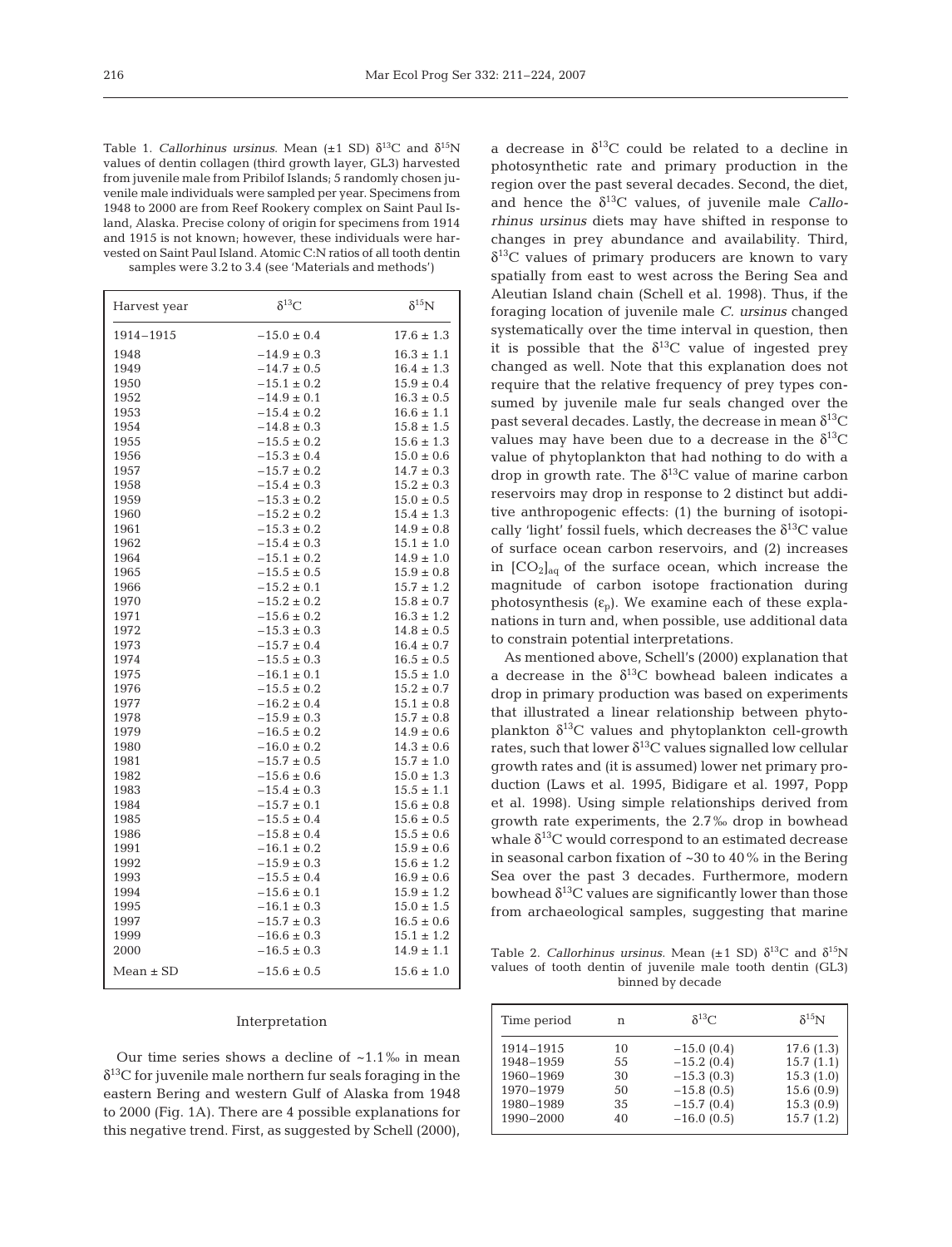productivity is lower today than during the late Holocene (~1500 yr BP; Schell 2000).

Other mechanisms, such as a significant decrease in plankton biomass or cell size with no associated change in cellular growth rates, could act to decrease food web  $\delta^{13}$ C values. Long-term estimates for plankton biomass in the North Pacific Ocean and eastern Bering Sea do show inter-decadal variations (Sugimoto & Tadokoro 1998), but no significant long-term negative trend over the past 40 yr. Unfortunately, there are no direct estimates of phytoplankton cellular growth rates (seasonal or annual) in the eastern Bering Sea for the time period in question; thus we have to rely on indirect proxies to extrapolate long-term patterns in primary productivity. Nitrate is often a limiting nutrient in surface waters; thus a change in the concentration or uptake rates of  $NO<sub>3</sub>$  over the past several decades might indicate that primary productivity has changed. A recent comparison of pre-bloom nitrate concentrations collected in the eastern Bering Sea demonstrated no significant differences from the 1970s to the 1990s (Whitledge 1999, Rho 2000). These studies, in conjunction with others focused on nitrogen cycling and sea ice dynamics (McRoy et al. 2001, Hunt et al. 2002) in this system, suggest no long-term decline in spring primary production over the past several decades.

The second potential explanation for the observed decline in GL3  $\delta^{13}$ C values may be that the diet of juvenile male fur seals changed over the time interval in question. Fig. 2 presents the percent occurrence of common prey for 3 time periods obtained via gut content and scat studies in the southeastern Bering Sea and Pribilof Islands since 1960. Note that most dietary studies conducted between 1960 and 1990 focused on adult females, whereas data from 1992 to 2000 are derived from juvenile males. Diets of *Callorhinus ursinus* sampled during pelagic harvests between 1960 and 1974 (Fig. 2A; Kajimura 1984) were spread evenly over a number of taxa. Capelin and squid were more important than adult walleye pollock, whereas herring and eulachon were minor but variable prey sources. Data from the 1980s (Sinclair et al. 1994, Fig. 2B), obtained via gut content (i.e. pelagic harvests) and scat analysis, show that capelin and eulachon were no longer important prey items and that diets were dominated by juvenile walleye pollock. This pattern continued into the 1990s. The most recent diet data, collected from 1992 to 2000 on the Pribilof Islands via scat analysis, suggest that walleye pollock made up ~70% of juvenile male fur seal diets, and sand lance, herring, and squid (genera *Gonatopsis* and *Gonatus*) were small (<10%) dietary components (Antonelis et al. 1997; Ream 2005; Fig. 2C). Overall, after the 1960 to 1974 collections, fur seal diets shifted from adult (>2 yr



Fig. 2. Percent occurrence of most abundant *Callorhinus ursinus* prey items compiled from stomach content and scat analysis. (A) Stomach content data collected during pelagic harvests (~90% females) during August and September 1960 to 1974; (B) stomach content data collected during pelagic harvests in early 1980s; (C) data from juvenile male (2 to 5 yr) scats collected from Saint Paul Island during summer months

(June to October) 1992 to 2000. Data sources as given

old) to energetically less valuable juvenile walleye pollock, and the percent frequency of squid and capelin significantly decreased.

Isotope data of common *Callorhinus ursinus* prey items are sparse and geographically scattered, but present a general pattern that can be used in conjunction with the dietary data summarized above to assess the possibility that long-term changes in *C. ursinus* isotope values are driven by shifts in the type of prey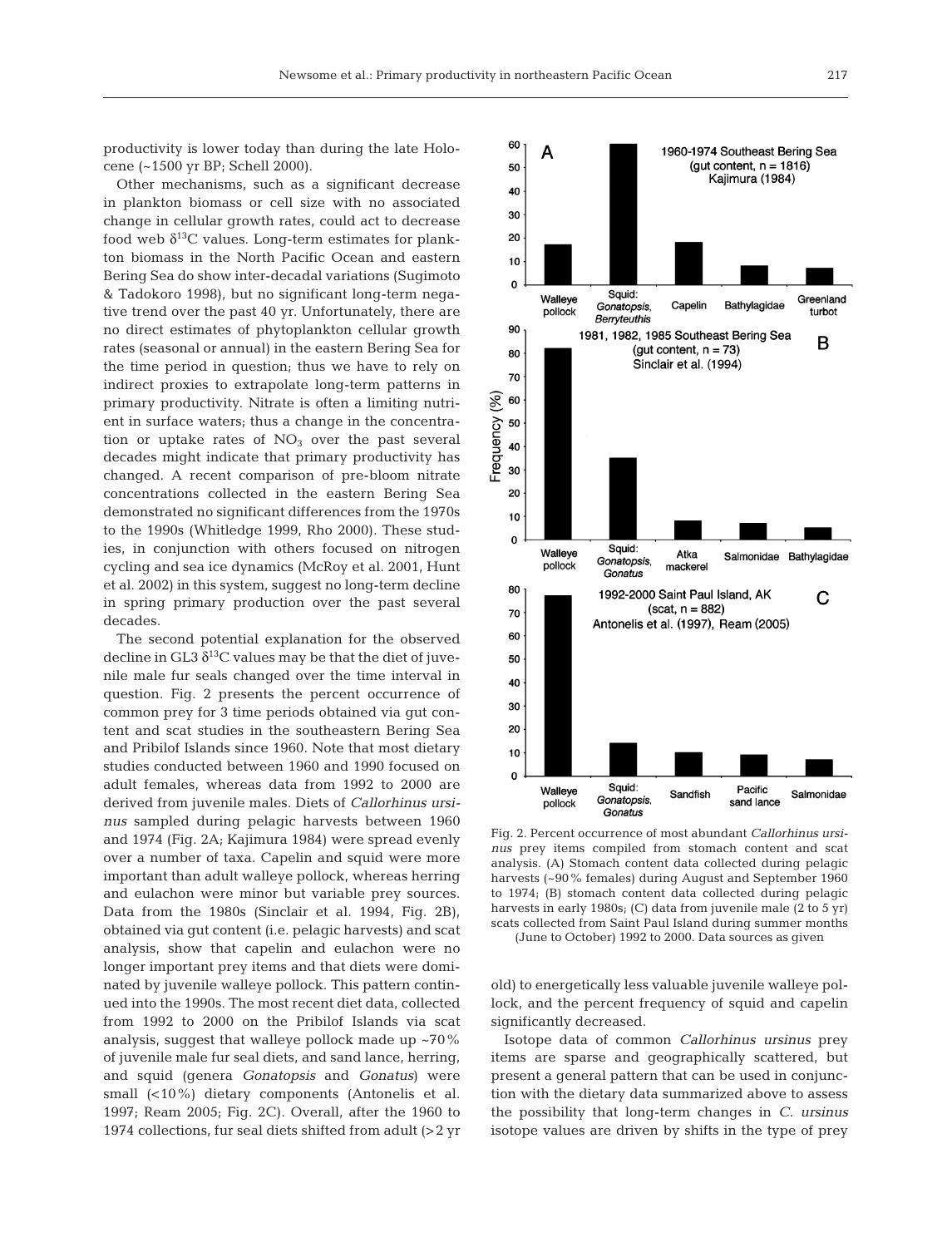

Fig. 3. Mean ( $\pm$ 1 SD)  $\delta$ <sup>13</sup>C and  $\delta$ <sup>15</sup>N values of common *Callorhinus ursinus* whole prey items collected from western Gulf of Alaska, eastern Bering Sea, and Shelikof Strait (Kurle & Worthy 2001, C. M. Kurle & E. H. Sinclair unpubl. data). Pooled isotope data include values for a range of body sizes for each prey species. Nos. in parentheses: number of individuals analyzed

consumed. Fig. 3 presents mean  $\delta^{13}C$  and  $\delta^{15}N$  values of common *C. ursinus* prey items collected in the southeastern Bering Sea, western Gulf of Alaska, and Shelikof Strait (Kurle & Worthy 2001). The positive linear trend evident in Fig. 3 suggests that isotopic differences among prey species are primarily controlled by trophic level, which is strongly related to animal size in marine ecosystems. The slope of the trend is largely influenced by changes in  $\delta^{15}N$ ;  $\delta^{15}N$ values increase by ~3 to 5‰ whereas  $\delta^{13}$ C value only changes by ~1‰ with each trophic step. Thus, if the ~1.1‰ decrease in mean GL3  $\delta^{13}$ C over the past 5 decades is largely due to a shift in prey type, or change in the trophic level of consumed prey, it should be accompanied by a significant drop in mean  $\delta^{15}$ N. Furthermore, the gut content and scat data summarized above suggest that squid, characterized by relatively low  $\delta^{13}C$  and  $\delta^{15}N$  values (Fig. 3), have decreased in importance while the proportion of walleye pollock, characterized by comparatively high  $\delta^{13}$ C and  $\delta^{15}$ N, have increased in northern fur seal diets over the time interval in question. Thus, in the absence of simultaneous decreases in food web  $\delta^{15}N$ , the shift in diet implied by gut content and scat data should have led to an increase in *C. ursinus*  $\delta^{13}$ C and  $\delta^{15}$ N values since the 1960s. However, mean GL3  $δ<sup>15</sup>N$  has not changed (Fig. 1B), while mean GL3  $δ<sup>13</sup>C$ has dropped significantly (Fig. 1A).

A third possibility is that juvenile male *Callorhinus ursinus* systematically shifted their average annual foraging localities between 1948 and 2000. Carbon and nitrogen isotope values are known to vary spatially from east to west in the southern Bering Sea, such that average zooplankton and euphausid  $\delta^{13}C$  and  $\delta^{15}N$  decrease by ~1 and ~3‰ respectively across the continental shelf-slope break (Schell et al. 1998). Relatively low  $\delta^{13}$ C values of primary consumers from the deep waters of the southwestern Bering Sea are believed to be the result of phytoplankton growth rates, which are much lower here than in the continental shelf waters of the eastern Bering Sea. Differences in  $\delta^{15}N$  values between primary consumers are most likely due to the extent of vertical mixing of the water column that acts to enhance or limit nutrient supply to the euphotic zone. Again, if the decrease in mean GL3  $\delta^{13}$ C is attributable to a systematic westward shift in foraging location from 1948 to 2000, then GL3  $\delta^{15}N$  should have decreased by ~3‰, but no such trend is evident in the data (Fig. 1B).

Finally, Cullen et al. (2001) argued that a significant portion (>50%) of the ~2.7% decrease in the  $\delta^{13}C$  of bowhead whale baleen reported by Schell (2000) resulted from 2 distinct but additive anthropogenic effects that impact phytoplankton at the base of marine food webs. They estimated the expected change in carbon isotope composition of phytoplankton  $(\Delta^{13}C_p)$  due to anthropogenic influences as the sum of the effect of increasing atmospheric pCO<sub>2</sub> on (1) the  $\delta^{13}$ C composition of aqueous  $CO_2$  ( $\Delta^{13}C_{aq}$ ) and (2) the carbon isotopic fractionation by marine phytoplankton  $(\Delta \varepsilon_{p})$ . Previously published rates were used to estimate  $\Delta \delta^{13}C_{\text{a}q}$ or the Suess effect, resulting from an influx of isotopically 'light' carbon via the burning of fossil fuels (Quay et al. 1992, Francey et al. 1999). The Suess effect's influence on  $\Delta \delta^{13}C_p$  is relatively small, approximately –0.1 to –0.2‰ per decade (Quay et al. 1992, Sonnerup et al. 1999). To calculate the effects of increasing  $[CO<sub>2</sub>]<sub>aq</sub>$  on carbon isotope fractionation in marine phytoplankton, Cullen et al. (2001) estimated an increase in surface water  $[CO_2]_{aq}$  of ~2.3 µm from 1966 to 1997, while assuming a constant mean annual surface temperature and species composition of phytoplankton stocks. Over the ~30 yr period (1966 to 1997) examined by Schell (2000), such an increase in  $[CO<sub>2</sub>]_{\text{eq}}$ concentrations would result in a change in  $\Delta \varepsilon_p$  of  $-1.1 \pm$ 0.5‰. When combined with conservative estimates of the Suess effect, total  $\Delta \delta^{13}C_p$  is estimated to have been  $-1.4 \pm 0.5\%$  from 1966 to 1997, or ~0.046% yr<sup>-1</sup> over the 31 yr time period.

Schell (2001) countered that the anthropogenic effects cited by Cullen et al. (2001) have smaller impacts than these authors estimate in high latitude regions such as the Bering Sea, because deep winter mixing of surface waters results in greater dilution of atmospheric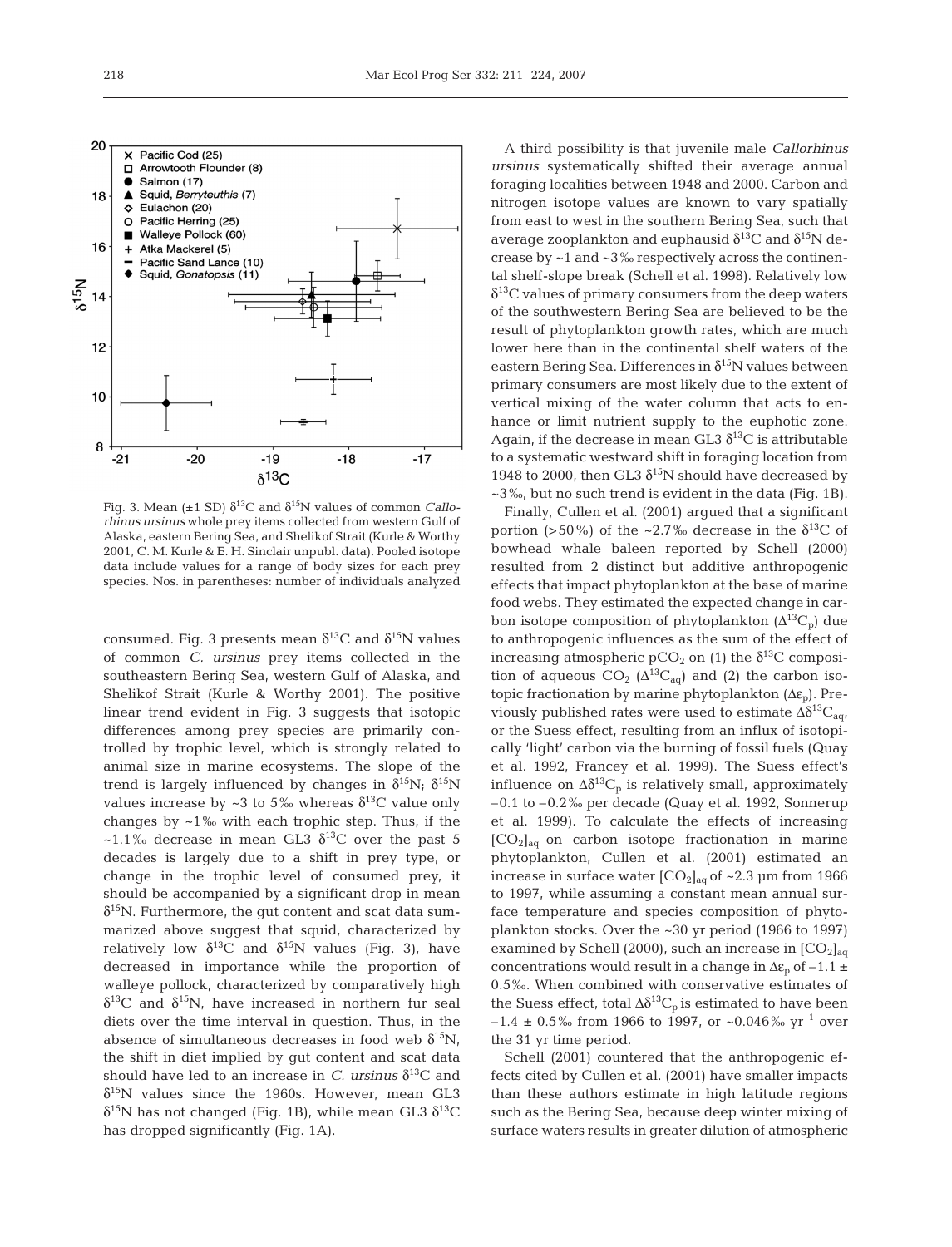inputs. Published data on  $\Delta^{14}$ C of dissolved inorganic carbon (DIC), chloroflurocarbons, and DIC  $\delta^{13}C$  suggest that anthropogenic influxes at high latitudes in the North Pacific and Bering Sea (>50° N) are being diluted to a greater extent than those at lower latitudes (Quay et al. 1992, Warner & Roden 1995). Schell (2001) presented  $\delta^{15}$ N data from the baleen time series to argue for a perturbation in nitrogen dynamics but, as noted earlier, concerns remain about shifts in bowhead migration and the limited number of individuals used to construct the critical early portion of the nitrogen isotope time series. Second, bowhead whales are often observed foraging along sea ice margins during their spring/fall migrations into the Beaufort Sea and wintering grounds in the western Bering Sea. The effects of sea ice on the  $\delta^{13}$ C values of associated primary producers is poorly resolved; however, historical decreases in the sea ice extent may contribute to a long-

term decline in food web  $\delta^{13}$ C since primary producers that grow in sea ice are likely to have higher carbon isotope values than pelagic phytoplankton.

The systematic long-term decrease in  $\delta^{13}C$ in juvenile male *Callorhinus ursinus* of ~1.1 or  $0.0215\%$  yr<sup>-1</sup> over the past 5 decades (1948) to 2000) is supported by data from more than 200 individuals. The removal of confounding factors related to age, sex, and locality bolster our confidence in the magnitude of the signal. The magnitude and the timing of the decline suggest that the drop results from the anthropogenic factors cited by Cullen et al. (2001). The change in mean GL3  $\delta^{13}$ C is substantially lower than the total change in  $\Delta \delta^{13}C_p$  due to anthropogenic factors estimated by Cullen et al. (2001), especially if calculations are extrapolated to cover the previous 5 decades instead of the 31 yr time period focused on by Schell (2000) and Cullen et al. (2001). We recognize that a shift in diet composition to higher trophic level prey (as implied by gut content and scat analysis) would cause dietary  $\delta^{13}$ C to rise, which might partially offset longterm  $\delta^{13}C_p$  declines due to anthropogenic inputs. However, as noted before, the lack of a trend in the  $\delta^{15}N$  time series does not support a strong increase in the dietary trophic level of *C. ursinus*. Like Schell (2001), we suggest that anthropogenic effects will be diluted to a much greater extent at high latitudes (>50° N) and that Cullen et al. (2001) overestimated  $\Delta \delta^{13}C_p$  for these systems. Thus, the significant linear decline in GL3  $\delta^{13}$ C (Fig. 1A) was most likely due to anthropogenic inputs, but the magnitude of the

decline suggests that dilution effects are important in high-latitude systems such as the North Pacific and eastern Bering Sea.

#### **Short-term shifts**

## Data

The simple linear regression fit to the mean annual  $\delta^{13}$ C values in Fig. 1A masks a considerable amount of temporal variability in the 1948 to 2000 time series. To assess the residual variability attributable to shortterm shifts in the time series, we de-trended the annual mean  $\delta^{13}$ C data using the slope (–0.0215‰ yr<sup>-1</sup>) of the linear regression. The de-trended  $\delta^{13}$ C time series is presented in Fig. 4A. We then applied several func-



Fig. 4. *Callorhinus ursinus*. Mean ( $\pm$ 1 SD) annual values of (A)  $\delta^{13}$ C and (B) δ<sup>15</sup>N in tooth dentin of juvenile males (GL3). δ<sup>13</sup>C time series has been detrended using linear regression in Fig. 1. No correction has been applied to  $\delta^{15}$ N time series. Continuous lines: 2nd-order Fourier model which provided best fit for both carbon and nitrogen isotope data sets (Table 3); dashed lines: 95% confidence intervals for modeled fit. Adjusted  $\mathbb{R}^2$  values and model frequencies are shown for each data set. PDO: Pacific Decadal Oscillation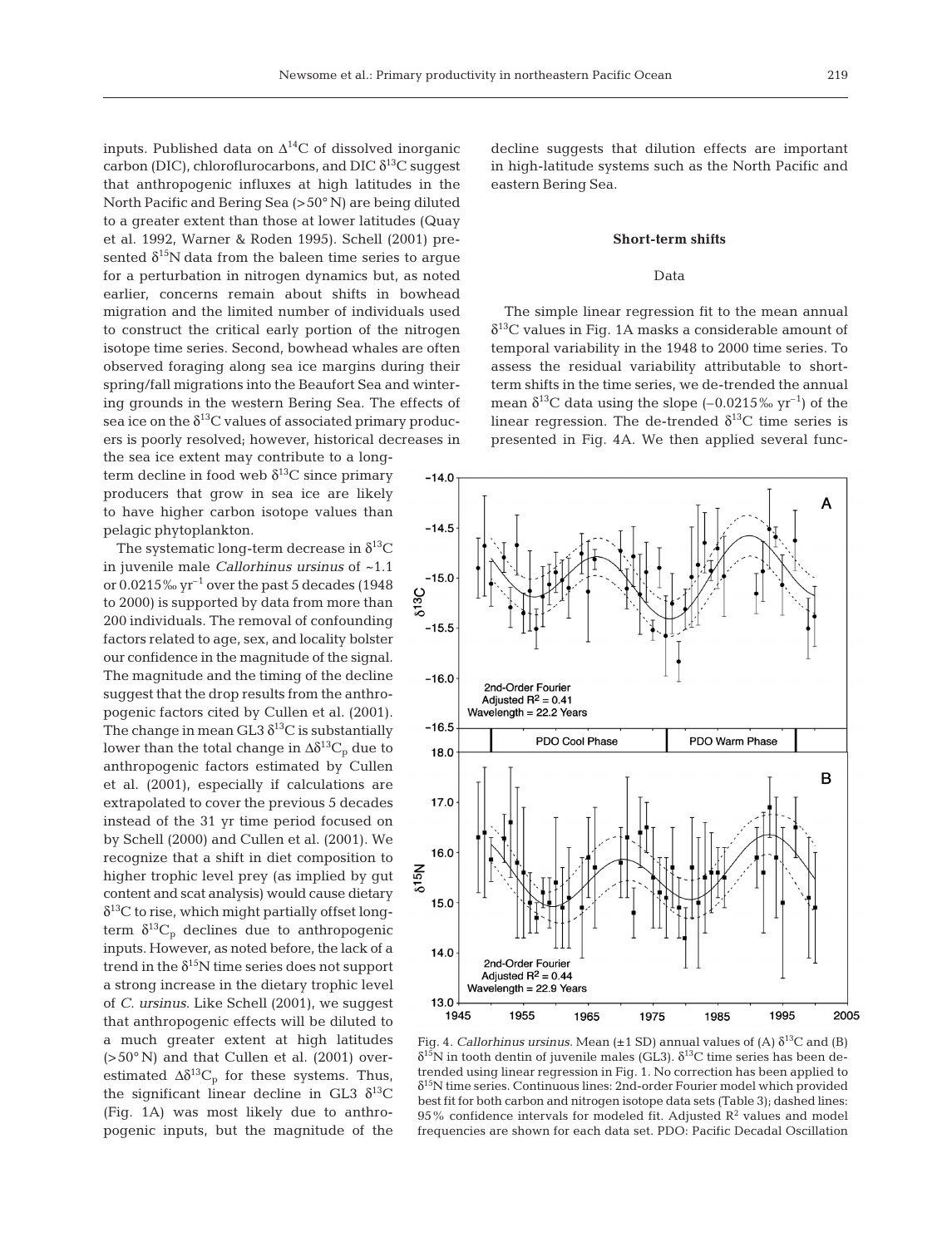Table 3. *Callorhinus ursinus*. Statistics for various model fits (5th order polynomial and 2nd order Fourier) for mean annual  $\delta^{13}$ C and  $\delta^{15}$ N time series data presented in Fig. 4. Least squares error of fit (SSE),  $\mathbb{R}^2$ , adjusted  $\mathbb{R}^2$ , and root mean square error (RMSE) are shown for each model fit. **Fourier**: model fit presented in Fig. 4

| Model fit      | Data Set | <b>SSE</b> | $R^2$ | Adi. $R^2$ | <b>RMSE</b> |
|----------------|----------|------------|-------|------------|-------------|
| Linear         | Carbon   | 100.4      | 0.01  | $-0.02$    | 1.58        |
| Polynomial     | Carbon   | 66.5       | 0.34  | 0.25       | 1.36        |
| <b>Fourier</b> | Carbon   | 52.7       | 0.48  | 0.41       | 1.21        |
| Linear         | Nitrogen | 38.1       | 0.05  | 0.02       | 0.98        |
| Polynomial     | Nitrogen | 24.2       | 0.40  | 0.31       | 0.82        |
| <b>Fourier</b> | Nitrogen | 19.6       | 0.51  | 0.44       | 0.74        |

tions to the de-trended data to characterize the shortterm shifts evident in the time series, including a simple linear regression, 5th order polynomial, and 2nd order Fourier series (Table 3). For the  $\delta^{13}$ C time series, the 2nd order Fourier series model yields an adjusted  $R<sup>2</sup>$  value of 0.41 (Fig. 4A), with a wavelength of 22.2  $yr^{-1}$ . Furthermore, this model suggests that  $\delta^{13}C$ values were low in the early 1950s, late 1970s, and late 1990s, with concomitant maxima in  $\delta^{13}$ C from 1965 to 1975 and 1985 to 1995.

For the  $\delta^{15}$ N time series, no long-term correction was needed (Fig. 4B). Again, we applied several functions to the mean annual  $\delta^{15}N$  time series to characterize the short-term shifts evident in the record (Table 3). Similar to the  $\delta^{13}$ C data, a 2nd order Fourier series yields a fit with the highest adjusted  $R^2$  value (0.44; Fig. 4B). The wavelength for the  $\delta^{15}N$  Fourier model (22.9 yr,  $95\%$  CI = 20.8 to 25.5 yr) is indistinguishable from the wavelength for the  $\delta^{13}$ C Fourier model (22.2 yr, 95% CI = 20.6 to 24.1 yr). The  $\delta^{15}N$  Fourier series, however, seems to be slightly out of phase with the  $\delta^{13}C$ series, lagging the  $\delta^{13}$ C Fourier series by ~3 to 5 yr.

#### Interpretation

Several previous studies have cited the importance of short-term climatic events in reducing the quantity and/or quality of key prey species to marine mammals (Francis & Heath 1991, Trillmich & Dellinger 1991, Melin et al. 2003). Inter-annual climate and oceanographic variability in the northeast Pacific Ocean is linked to the PDO and ENSO (Mantua et al. 1997, McGowan et al. 1998, Chavez et al. 2001). PDO cycles occur at ~20 to 30 yr time intervals, whereas ENSO events recur at 2 to 10 yr intervals. The PDO refers to large-scale changes in North Pacific sea surface temperatures that oscillate between a warm and a cool phase. Instrumental data show evidence of 2 full cycles over the past century with warm phases occurring from  $~1925-1950$  and  $~1977-1997$ ; cool phases occurred between ~1900–1925 and ~1950–1977. Time series of a variety of physical and biological oceanographic data show fluctuations on this same time scale; however, PDO forcing mechanisms are poorly understood. Furthermore, since individual physical and/or biological parameters are likely to be influenced by mechanisms that operate on independent time scales, PDO indices often show differences in the absolute timing of phase shifts, the relative rate at which shifts occur, and the overall duration of each phase. In regard to *Callorhinus ursinus* prey availability and foraging behavior, the 1977 regime shift is known to have negatively influenced the recruitment of some fish stocks in the North Pacific, including salmon, hake, and herring (Beamish & Bouillon 1993, Francis & Hare 1994, Mantua et al. 1997), all of which represent relatively minor (≤10%) dietary components (Kajimura 1984, Sinclair et al. 1994, Antonelis et al. 1997, Ream 2005) of *C. ursinus*' diet.

Both the  $\delta^{13}C$  and  $\delta^{15}N$  GL3 time series recorded oscillations with a wavelength of ~20 to 25 yr, which is similar to the average duration of observed PDO warm or cold phases in the northeast Pacific Ocean (Fig. 4). Minima in  $\delta^{13}C$  and  $\delta^{15}N$  values in the GL3 time series occur at approximately the same time as shifts from warm to cool or cool to warm phases in various PDO indices but there is no systematic relationship between warm (or cold) phases and GL3 carbon or nitrogen isotope values. For reasons discussed in detail above, oscillations in the GL3 time series could be caused by systematic changes in juvenile *Callorhinus ursinus* foraging behavior or baseline shifts in the isotopic composition of primary producers over time. Again, the relative abundance of major *C. ursinus* prey items (i.e. squid, walleye pollock) is not known to have varied on a cyclical basis over the time period in question. Modeling suggests that *C. ursinus* had a relatively small top–down impact on walleye pollock biomass from 1979 to 1993 in comparison to other pelagic predators; hence subtle fluctuations in overall walleye pollock abundance may not influence its availability to *C. ursinus* (Livingston & Jurado-Molina 2000). Recent research examining the oceanographic factors responsible for walleye pollock recruitment offers promise in the ability to model historic stock size from environmental data in the eastern Bering Sea (Porter et al. 2005, Mueter et al. 2006).

At present, it is poorly understood how changes in physical and biological parameters of the Bering Sea system influence isotope values at the base of the food web. If the GL3 record primarily reflects changes in phytoplankton growth rates over time, it is unlikely that shifts in primary producer growth rates, and hence their  $\delta^{13}$ C values, are driven by changes in the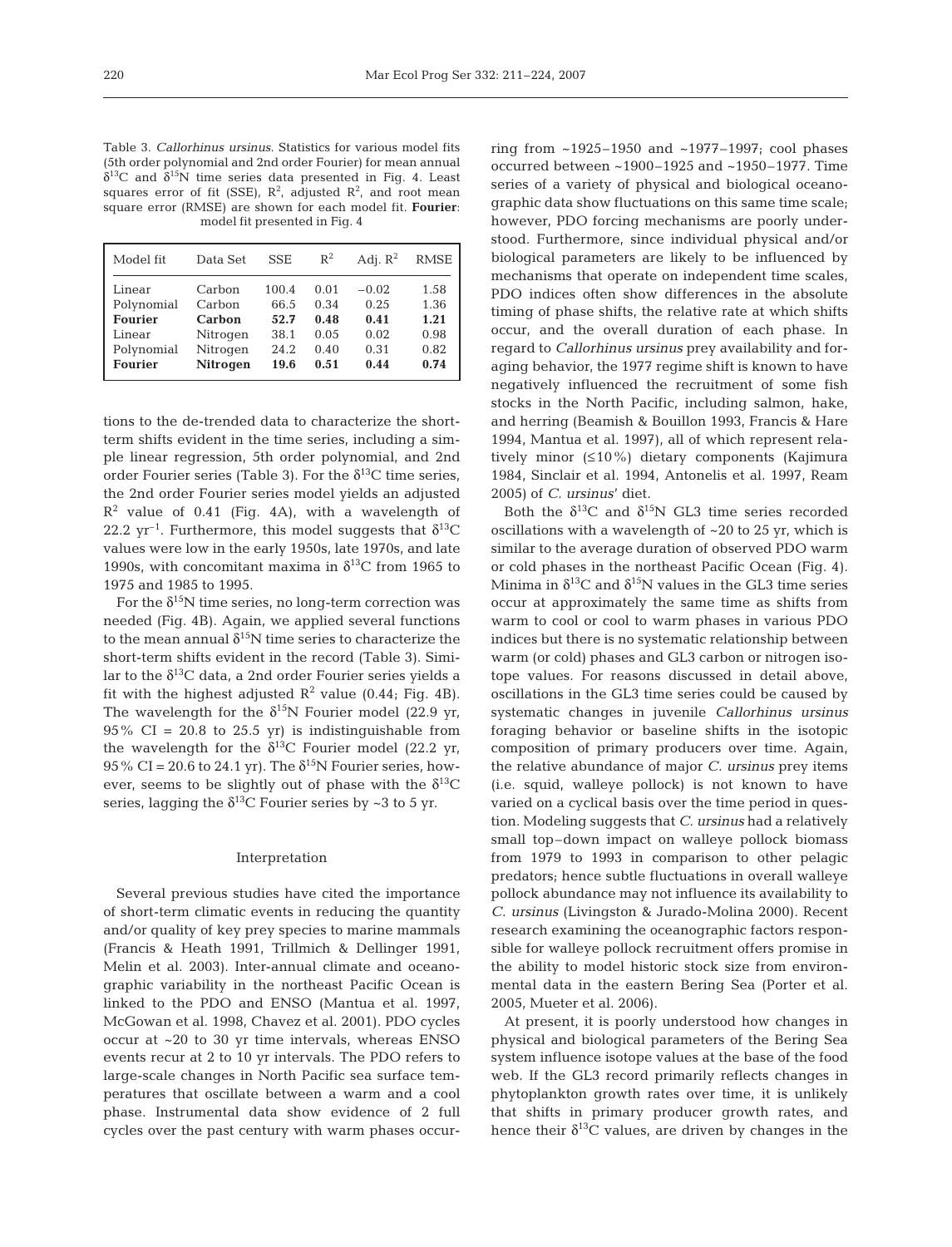nitrogen dynamics of the system (i.e.  $NO<sub>3</sub>$  availability) because shifts in the GL3  $\delta^{15}N$  record trail those in the  $\delta^{13}$ C time series by ~3 to 5 yr. While the cyclical nature of the GL3 time series suggests a bottom–up control, the scarcity of multi-annual isotopic records for primary producers or consumers make it difficult to constrain potential driving mechanisms at this time. The influence of sea ice extent and the relative timing of the spring ice retreat on primary producer isotope values is a relatively unexplored yet intriguing topic, as these factors are known to strongly influence recruitment further up the food chain.

Our data show no clear relationship between ENSO events and *Callorhinus ursinus* foraging behavior and/ or changes in oceanographic conditions. To date, no studies have linked the foraging success or short-term shifts in population estimates of Pribilof Island *C. ursinus* to ENSO events, which are known to have negative effects on *C. ursinus* pup survival and female recruitment at temperate latitudes within the California Current (Melin et al. 2003).

# **Mean isotope values of juvenile male**  *Callorhinus ursinus*

#### Data

Mean ( $\pm$ 1 SD) GL3  $\delta$ <sup>13</sup>C and  $\delta$ <sup>15</sup>N values averaged over the entire 1948 to 2000 time series were  $-15.6 \pm$ 0.5‰ and 15.6  $\pm$  1.0‰ respectively (Table 4). Before comparing mean GL3  $\delta^{13}$ C values to previously published carbon isotope values for adult *Callorhinus ursinus* males and females, we must take into account historic decreases in the isotopic composition of surface ocean carbon reservoirs due to anthropogenic inputs. For the juvenile males, we will use the mean of the detrended  $\delta^{13}$ C time series (–15.0 ± 0.5‰) for comparison with previously published isotope values of adult males and females (Burton & Koch 1999) from the Pribilof Islands. We have corrected previously published

Table 4. *Callorhinus ursinus*. Mean ( $\pm$ 1 SD)  $\delta$ <sup>13</sup>C and  $\delta$ <sup>15</sup>N values of bone collagen of adult males and females (data from Burton & Koch 1999) and tooth dentin collagen of juveniles males (GL3) from Pribilof Islands. All  $\delta^{13}C$  data, including previously published values for adult males and females, have been corrected for anthropogenic effects using the linear relationship shown in Fig. 1 and the collection year for each specimen

| Age Class                                                                        | n              | $\delta^{13}C$                               | $\delta^{15}$ N                     |
|----------------------------------------------------------------------------------|----------------|----------------------------------------------|-------------------------------------|
| Adult males <sup>a</sup><br>Adult females <sup>a</sup><br>Juv. males (1948-2000) | 9<br>10<br>210 | $-14.9(0.9)$<br>$-14.2(0.7)$<br>$-15.0(0.5)$ | 17.4(2.1)<br>16.6(1.4)<br>15.6(1.0) |
| <sup>a</sup> Data from Burton & Koch (1999)                                      |                |                                              |                                     |

values for adult males and females using the linear relationship presented in the present Fig. 1 and the year of collection for each specimen. GL3  $\delta^{13}$ C values are statistically indistinguishable from previously published values for adult males, but significantly lower than mean values for adult females (Tukey's,  $p < 0.05$ ). GL3  $\delta^{15}$ N values are significantly different from previously published adult female and male values (Tukey's,  $p < 0.05$ ).

#### Interpretation

Recent satellite tracking data show that parturient adult female and juvenile male northern fur seals exploit a wide range of oceanic habitats in the Bering Sea during the breeding season, from inner shelf (<50 m water depth) to off-shelf (~3000 m water depth) environments, and that there is geographical separation of foraging habitat during the breeding season (June to November) among females from different colonies on the Pribilof Islands (Robson et al. 2004, Sterling & Ream 2004). Unfortunately, little is known about where young-of-the-year (YOY) and juvenile *Callorhinus ursinus* forage outside the breeding season. Adult females from the Pribilofs are known to exploit northeast Pacific offshore pelagic habitats as far south as southern California outside the breeding season (Kajimura 1984), and tracking data suggests that the North Pacific sub-arctic convergence provides important foraging habitat during the winter (Ream et al. 2005). While it is likely that *C. ursinus* YOY and juveniles forage in similar localities as adult females outside the breeding season, no satellite data exists to confirm this hypothesis.

As noted above, the  $\delta^{13}$ C and  $\delta^{15}$ N values of primary producers vary spatially from east to west across the Bering Sea (Schell et al. 1998).  $\delta^{13}$ C and  $\delta^{15}$ N, as measured at the base of the food web, also vary with latitude. For example, recent studies suggest a  $\sim$ 2 to 3‰ decrease in the nitrogen and carbon isotope values of primary producers from temperate latitude (~30 to  $40^{\circ}$  N) to high-latitude (>50° N) ecosystems (Saino & Hattori 1987, Goericke & Fry 1994, Altabet et al. 1999, Rau et al. 2001). These spatial patterns in isotope values of primary producers and consumers have been used to approximate foraging latitude among various northeast Pacific pinnipeds (Burton & Koch 1999, Burton et al. 2001, Aurioles-Gamboa et al. 2006).

 $\delta^{13}$ C values of juvenile 3 yr old northern fur seal males are significantly lower  $(-1\%)$  than those of adult females and statistically indistinguishable from those of adult males (Burton & Koch 1999). The  $\delta^{15}N$  values of juvenile *Callorhinus ursinus* are significantly lower than those of both adult female and male values by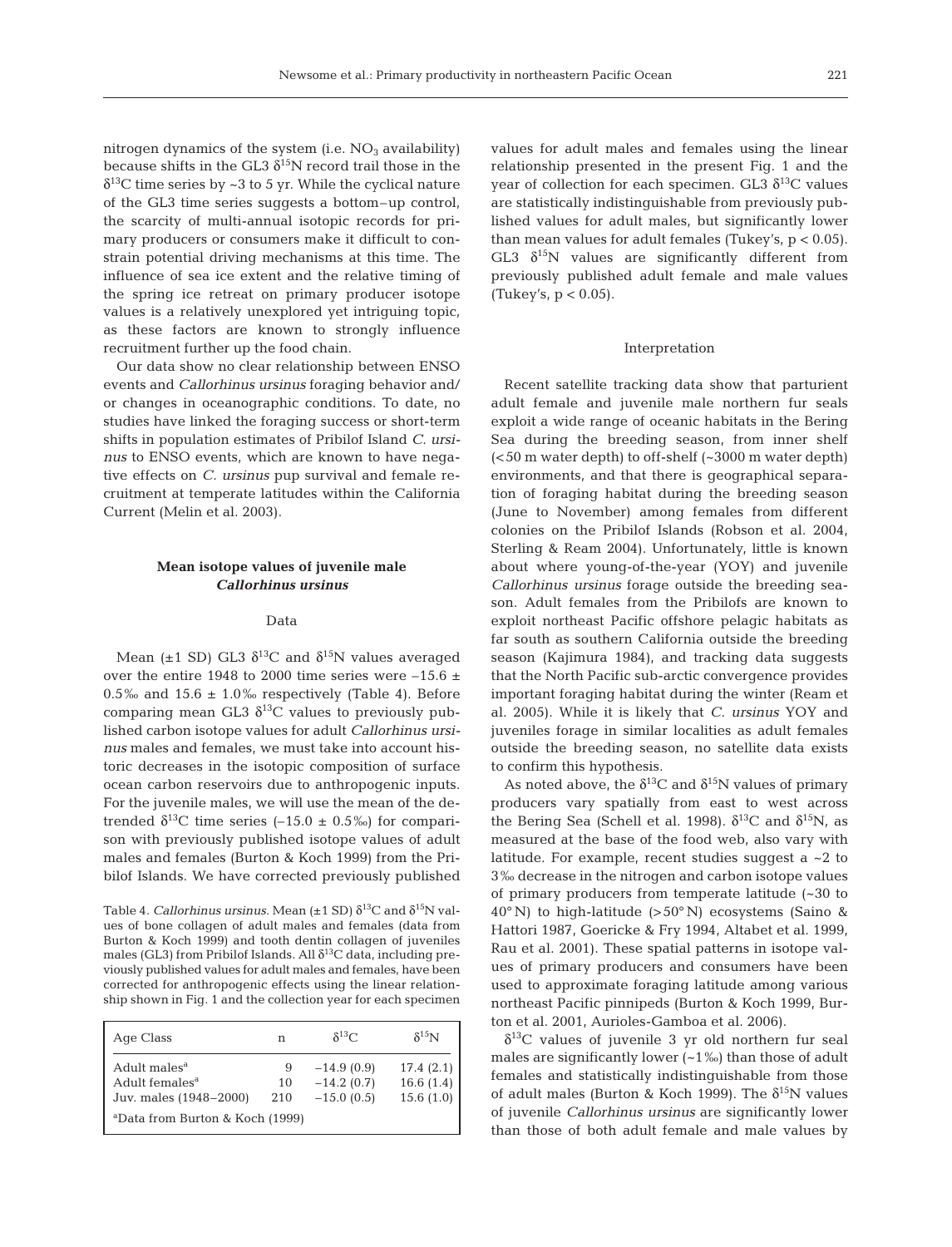~1 and 2‰ respectively (Burton & Koch 1999). In addition to the spatial differences in isotope values of primary producers discussed above, it is important to consider age related differences in trophic level. Since 3 yr old males are approximately the same size as adult females (Gentry 1998) and since size strongly correlates with trophic position in pelagic marine ecosystems, these 2 age groups likely feed at approximately the same trophic level. Thus, the difference of  $~1\%$  in both  $\delta^{13}$ C and  $\delta^{15}$ N mean values between adult females and juvenile males suggest that male *C. ursinus* forage at higher latitudes than adult females outside the breeding season. This is supported by previous research that found juvenile males have lower skin  $\delta^{13}C$ and  $\delta^{15}$ N values than adult females (Kurle & Worthy 2001).

Comparison of juvenile and adult male values suggest that these age groups forage at similar latitudes but that adult males feed at a higher trophic level, since they are approximately 3 times as large as 3 yr old juvenile males (Gentry 1998).  $\delta^{15}$ N values are more strongly influenced by trophic level than  $\delta^{13}C$ values by a factor of 3 (Michener & Schell 1994), so subtle differences in trophic level may be detectable in nitrogen but not carbon isotope values. Likewise, if the significant difference in mean  $\delta^{15}$ N between juvenile and adult males were due to longitudinal differences in foraging location (i.e. juvenile males forage further west than adult males), then adult males would also have higher mean  $\delta^{13}$ C values than juvenile males; yet juvenile and adult male  $\delta^{13}$ C values are statistically indistinguishable.

These comparisons suggest that 3 yr old juvenile males forage at similar latitudes but at a lower trophic level than adult males outside the breeding season. Our results suggest that juvenile male *Callorhinus ursinus* do not migrate as far south as adult females during the winter months, but likely use a combination of North Pacific habitats, including the western Gulf of Alaska and southern Bering Sea outside the breeding season.

## **CONCLUSIONS**

Our data confirm that  $\delta^{13}$ C values did decrease in eastern Bering Sea and North Pacific food webs over the past several decades. The magnitude of the drop seen in our records is most consistent with the effects on oceanic phytoplankton expected in response to increasing concentrations of 13C-depleted atmospheric  $CO<sub>2</sub>$  due to fossil fuel burning, tempered by strong vertical mixing in these high-latitude oceanic systems. The relative timing of  $\delta^{13}$ C and  $\delta^{15}$ N minima in our time series is consistent with observed phase shifts in the

PDO. However, there is no systematic relationship between GL3 isotope values and warm (or cold) phases of the PDO, as the frequency of  $\delta^{13}$ C and  $\delta^{15}$ N variations in the *Callorhinus ursinus* times series is approximately half as long as the frequency of the PDO. At present, it is difficult to assess whether the small amplitude oscillations present in the GL3 time series are driven by changes in oceanographic conditions associated with the PDO, as few historic isotopic records are available at any level of the pelagic food chain in the North Pacific Ocean. Furthermore, the physical and biological factors that influence isotope values in pelagic foodwebs are poorly resolved and operate on multiple time scales and may not act in concert with observed shifts in oceanographic parameters used to construct PDO indices. Finally, mean isotope values are consistent with juvenile males establishing their own migration patterns by Age 3. They no longer migrate south along with adult females and younger juveniles, but rather remain in the southern Bering Sea and/or western Gulf of Alaska during the winter months. However, juvenile males do not appear to forage at the same trophic level as adult males.

*Acknowledgements.* Access to and assistance in procuring *Callorhinus ursinus* tooth specimens was given by B. DeLong, T. Loughlin, T. Gelatt, and J. Thomason (NMML), and by J. Mead, C. Potter, and D. Allen (Smithsonian). We also thank E. Krivak-Tetley for assistance with the Merchantek micromill system. This research was partially funded through student research grants from the Myers Oceanographic and Marine Biology Trust, UCSC Long Marine Laboratory, and PADI Foundation.

#### LITERATURE CITED

- Altabet MA, Pilskal C, Thunell R, Pride C, Sigman D, Chavez F, Francois R (1999) The nitrogen isotope biogeochemistry of sinking particles from the margin of the Eastern North Pacific. Deep-Sea Res I 46:655–679
- Ambrose SH (1990) Preparation and characterization of bone and tooth collagen for isotopic analysis. J Archaeol Sci 17:431–451
- Antonelis GA, Sinclair EH, Ream RR, Robson BW (1997) Interisland variation in the diet of female northern fur seals (*Callorhinus ursinus*) in the Bering Sea. J Zool 242: 435–451
- Aurioles-Gamboa GD, Koch PL, Le Boeuf BJ (2006) Differences in foraging location of Mexican and California elephant seals: evidence from stable isotopes in pups. Mar Mamm Sci 22:326–338
- Baker JD (1991) Trends in female northern fur seal, *Callorhinus ursinus*, feeding cycles indicated by nursing lines in juvenile male teeth. Masters thesis, University of Washington, Seattle, WA
- Beamish RJ, Bouillon DR (1993) Pacific salmon production trends in relation to climate. Can J Fish Aquat Sci 50: 1002–1016
- Bengston JL (1988) Long-term trends in the foraging patterns of female Antarctic fur seals at South Georgia. In: Sahr-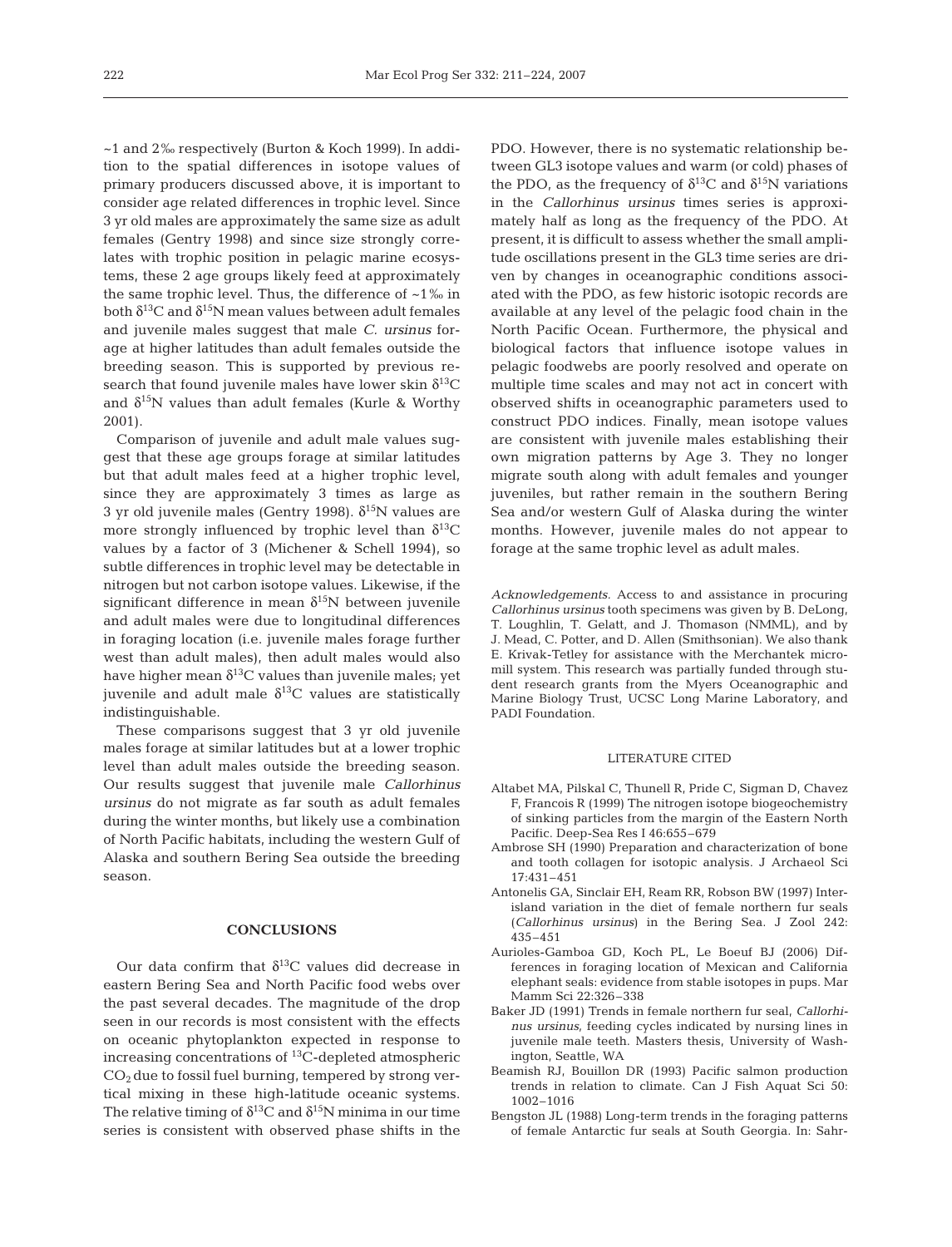hage D (ed) Antarctic Ocean and resources variability. Springer-Verlag, Berlin, p 286–291

- Bidigare RR, Fluegge A, Freeman KH (1997) Consistent fractionation of 13C in nature and in the laboratory: growth rate effects in some haptophyte algae. Global Biogeochem Cycles 11:279–292
- Bigg MA (1990) Migration of northern fur seals (*Callorhinus ursinus*) off western North America. Can Tech Rep Fish Aquat Sci 1764, Nanaimo
- Bigg MA, Fawcett I (1985) Two biases in diet determination of northern fur seals (*Callorhinus ursinus*). In: Beverton RH, Lavigne DM (eds) Marine mammals and fisheries. George Allen and Unwin, London, p 284–299
- Burton RK, Koch PL (1999) Isotopic tracking of foraging and long-distance migration in northeastern Pacific pinnipeds. Oecologia 119:578–585
- Burton RK, Snodgrass JJ, Gifford-Gonzalez D, Guilderson T, Brown T, Koch PL (2001) Holocene changes in the ecology of northern fur seals: insights from stable isotopes and archaeofauna. Oecologia 128:107–115
- Chavez FP, Ryan J, Lluch-Cota SE, Niquen M (2001) From anchovies to sardines and back: multidecadal change in the Pacific Ocean. Science 299:217–221
- Cullen JT, Rosenthal Y, Falkowski PG (2001) The effect of anthropogenic  $CO<sub>2</sub>$  on the carbon isotope composition of marine phytoplankton. Limnol Oceanogr 46:996–998
- DeNiro MJ, Epstein S (1978) Influence of diet on the distribution of carbon isotopes in animals. Geochim Cosmochim Acta 42:495–506
- DeNiro MJ, Epstein S (1981) Influence of diet on the distribution of nitrogen isotopes in animals. Geochim Cosmochim Acta 45:341–351
- Dobush GR, Ankney CD, Krementz DG (1985) The effect of apparatus, extraction time, and solvent type on lipid extractions of snow geese. Can J Zool 63:1917–1920
- Ebbesmeyer CC, Cayan DR, Milan DR, Nichols FH, Peterson DH, Redmond KT (1991) 1976 step in the Pacific climate; forty environmental changes between 1968–1975 and 1977–1984. In: Betancourt JL, Tharp VL (eds) Proceedings of the Seventh Annual Climate (PACLIM) Workshop, April 1990. California Department of Water Resources, Interagency Ecological Studies Program Tech Rep 26, Sacramento, CA, p 115–126
- Francey RJ, Allison CE, Etheridge DM, Trudinger CM and 5 others (1999) A 1000-year high precision record of delta C-13 in atmospheric CO<sup>2</sup>. Tellus B  $51:170-193$
- Francis RC, Hare SR (1994) Decadal-scale regime shifts in the large marine ecosystems of the Northeast Pacific; a case for historical science. Fish Oceanogr 3:279–291
- Francis JM, Heath CB (1991) Population abundance, pup mortality, and copulation frequency in the California sea lion in relation to the 1983 El Niño on San Nicolas Island. In: Trillmich F, Ono KA (eds) Pinnipeds and El Niño: responses to environmental stress, Springer-Verlag, Berlin, p 119–128
- Gentry RL (1998) Behavior and ecology of the northern fur seal. Princeton University Press, Princeton, NJ
- Goericke R, Fry B (1994) Variations of marine plankton  $\delta^{13}C$ with latitude, temperature, and dissolved  $CO<sub>2</sub>$  in the world ocean. Global Biochem Cycles 8:85–90
- Hirons AC, Schell DM, Finney BP (2001) Temporal record of  $\delta^{13}$ C and  $\delta^{15}$ N in North Pacific pinnipeds: inferences regarding environmental change and diet. Oecologia 129: 591–601
- Hobson KA, Sease JL (1998) Stable isotope analyses of tooth annuli reveal temporal dietary records: an example using Steller sea lions. Mar Mamm Sci 14:116–129
- Hobson KA, Sease JL, Merrick RL, Piatt JF (1997) Investigating trophic relationships of pinnipeds in Alaska and Washington using stable isotope ratios of nitrogen and carbon. Mar Mamm Sci 13:114–132
- Hobson KA, Sinclair EH, York AE, Thomason JR, Merrick RE (2004) Retrospective isotopic analyses of Steller sea lion tooth annuli and seabird feathers: a cross-taxa approach to investigating regime and dietary shifts in the Gulf of Alaska. Mar Mamm Sci 20:621–638
- Hunt GL, Stabeno P, Walters G, Sinclair E, Brodeur RD, Napp JM, Bond NA (2002) Climate change and control of the southeastern Bering Sea pelagic ecosystem. Deep-Sea Res II 49:5821–5853
- Kajimura H (1984) Opportunistic feeding of the northern fur seal, *Callorhinus ursinus*, in the eastern North Pacific Ocean and eastern Bering Sea. NOAA Tech Rep NMFS SSRF-779, Seattle, WA
- Kurle CM, Sinclair EH (2003) Estimation of Steller sea lion (*Eumetopias jubatus*) foraging ecology using stable nitrogen and carbon isotope ratio analyses of blood components. Abstract, Marine Mammal Biennial Symposium, Greensboro, NC
- Kurle CM, Worthy GAJ (2001) Stable isotope assessment of temporal and geographic differences in feeding ecology of northern fur seals (*Callorhinus ursinus*) and their prey. Oecologia 126:254–265
- Laws EA, Popp BN, Bidigare RR, Kennicutt MC, Macko SA (1995) Dependence of phytoplankton carbon isotopic -composition on growth rate and  $[CO_2]_{aq}$ —theoretical considerations and experimental results. Geochim Cosmochim Acta 59:1131–1138
- Livingston PA, Jurado-Molina J (2000) A multispecies virtual population analysis of the eastern Bering Sea. ICES J Mar Sci 57:294–299
- Mantua NJ, Hare SR, Zhang Y, Wallace JM, Francis RC (1997) A Pacific interdecadal climate oscillation with impacts on salmon production. Bull Am Meteorol Soc 78:1069–1079
- McGowan JA, Cayan DR, Dorman LM (1998) Climate–ocean variability and ecosystem response in the northeast Pacific. Science 281:210–217
- McRoy CP, Mizobata K, Nakanishi S, Saino S (2001) Trends in ocean conditions and new production on the shelf of the southeastern Bering Sea over the past twenty years. PICES Annual Meeting, Victoria, BC
- Melin SR, DeLong RL, Orr AJ (2003) The status of the northern fur seal population at San Miguel Island California, in 2000 and 2001. In: Robson BW (ed) Fur seal investigations, 2000–2001. US Department of Commerce, Seattle, WA, p 51–58
- Michener RH, Schell DM (1994) Stable isotope ratios as tracers in marine aquatic food webs. In: Lajtha K, Michener RH (eds) Stable isotopes in ecology and environmental science. Blackwell Scientific Publications, Boston, p 138–157
- Minagawa M, Wada E (1984) Stepwise enrichment of  $^{15}N$ along food chains: further evidence and the relation between  $\delta^{15}N$  and animal age. Geochim Cosmochim Acta 48:1135–1140
- Mueter FJ, Ladd C, Palmer MC, Norcross BL (2006) Bottom– up and top–down controls of walleye pollock (*Theragra chalcogramma*) on the Eastern Bering Sea shelf. Prog Oceanogr 68:152–183
- National Marine Fisheries Service (1993) Final conservation plan for the northern fur seal (*Callorhinus ursinus*). Prepared by the National Marine Mammal Laboratory/Alaska Fisheries Science Center, Seattle, Washington, and the Office of Protected Resources/National Marine Fisheries Service, Silver Spring, MD